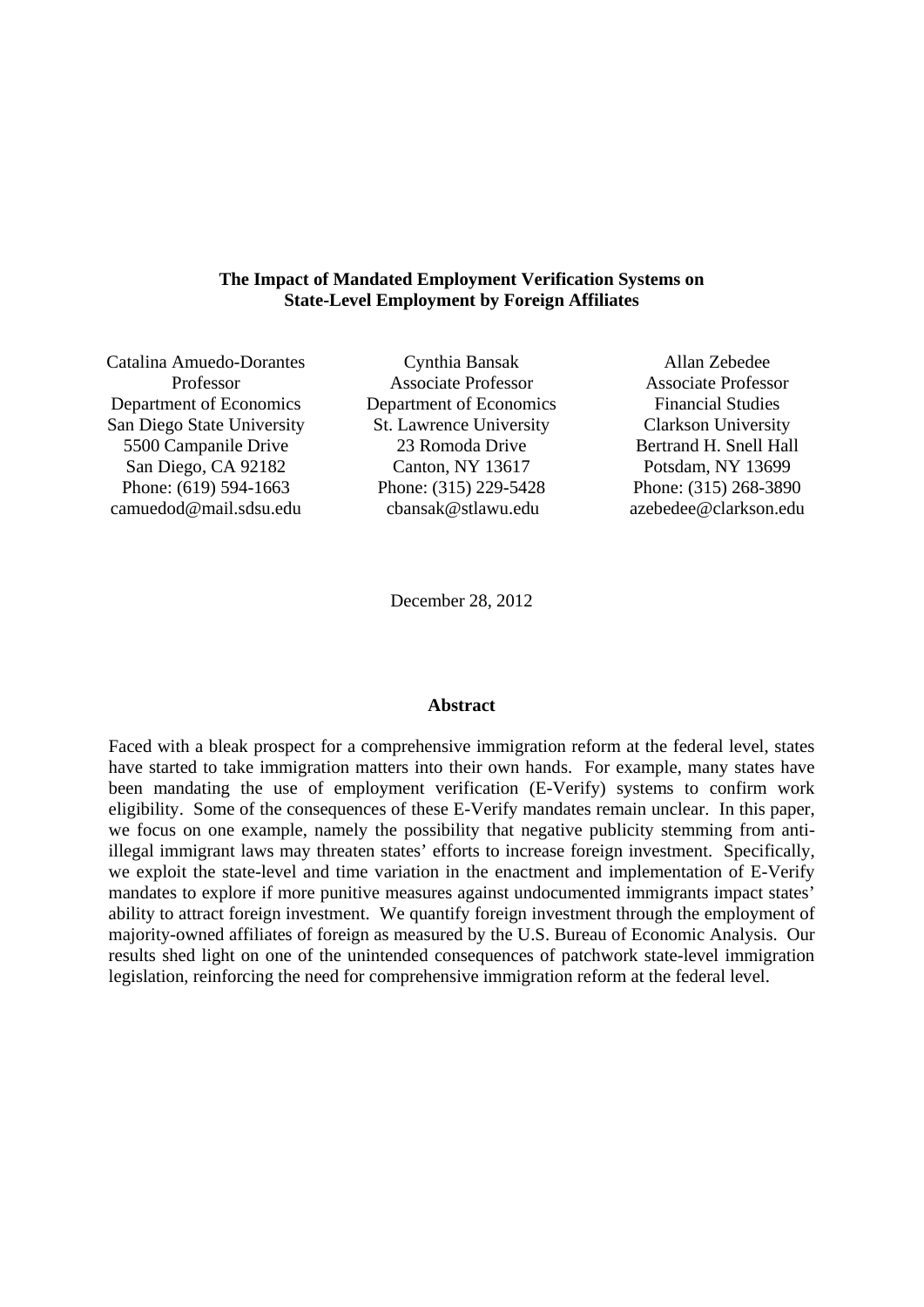"This state has prided itself on its ability to attract international companies like Daimler-Benz AG, Toyota Motor Corp. and ThyssenKrupp AG. But negative publicity stemming from Alabama's new anti-illegal immigrant law threatens to complicate the state's effort to continue luring foreign investment, some business leaders say." (Campo-Flores and Martin, *Wall Street Journal*, December 3, 2011)

# **1. Introduction**

-

 Immigration reform efforts in the United States have traditionally targeted illegal immigration. During the past decades, proposals for a comprehensive immigration reform have increasingly addressed both the supply-side and the demand-side of the labor market as a means to curb the number of undocumented immigrants in the country. As efforts to reform the country's immigration policy were unsuccessful in both 2006 and 2007, some states have taken matters into their own hands and started to adopt the employment verification (E-Verify) system as a means to curtail the hiring of undocumented workers.<sup>1</sup> In addition to potentially increasing labor costs, the adoption of the E-Verify system –a federally developed identity and work authorization verification system– often flags the state being unwelcoming of immigration and foreigners. Negative media attention, accompanied by arrests of foreign business executives and confusion regarding these measures may make it more difficult to attract foreign business development. At this point, there is very little statistical evidence regarding the impact of these state-level actions on *the investment decisions of foreign* firms in the United States.

 In this project, we address that gap in the literature by examining the potential consequences of implementing state-level E-verify mandates on the employment at firms owned by foreign affiliates. Because firms might make investment decisions once a year and, therefore, may not be able to respond immediately, we also look at the possibility of a lagged response. Using annual BEA state and industry-level data from 2004-2010, we find that these mandates do

<sup>&</sup>lt;sup>1</sup> According to the Public Policy Institute of California (PPIC), over 118 laws related to the employment of immigrants were enacted in 37 states during the 2005-2010 five-year period (Bohn *et al*. 2011).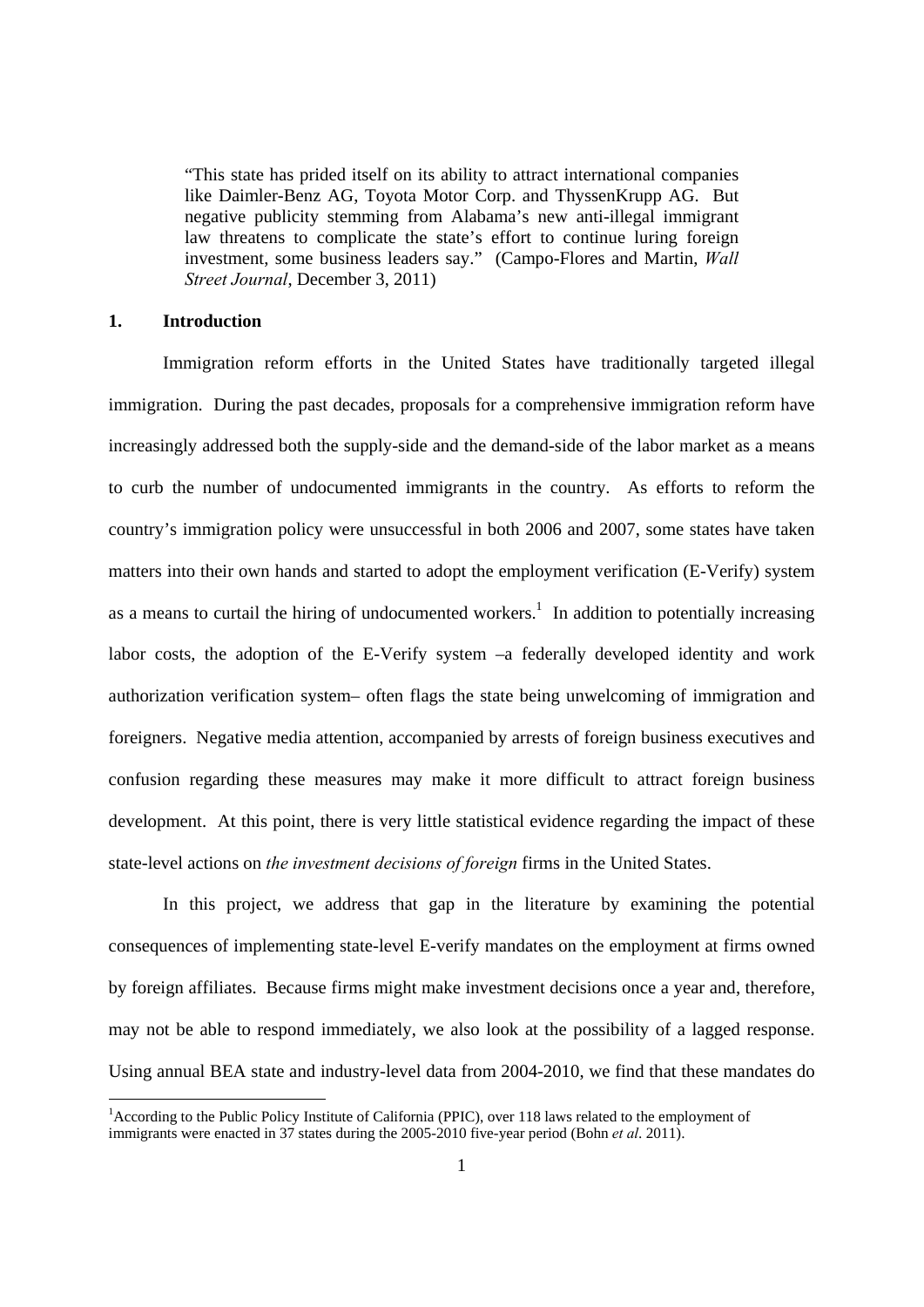appear to have a negative effect on the employment of foreign affiliates in states with any Everify mandate in place. This effect is found even after progressively controlling for a host of time-varying state-level characteristics that may draw or deter foreign firms from entering the United States market, such as worker skills, corporate taxes, labor costs, and immigrant networks, as well as a battery of industry, regional and time fixed-effects plus industry- and region-time trends.

In what follows, we briefly discuss employment verification programs and their expected impacts on foreign direct investment as proxied by the employment growth rate of foreign affiliates across various industries and states. We then describe the data and methodology used in our analysis, to conclude with a discussion of the results and some policy recommendations based on our findings.

## **II. Background: E-Verify and its Potential Consequences for FDI**

E-verify is an internet-based, free program run by the United States government that compares information from an employee's employment eligibility verification form I-9 to data from U.S. government records. If the information matches, that employee is eligible to work in the United States. If there is a mismatch, E-Verify alerts the employer and the employee is allowed to work while he or she resolves the problem, but they must contact the appropriate agency to resolve the mismatch within eight federal government work days from the referral date. As of 2012, seven states (*i.e.* Arizona in 2008, Mississippi in 2009, Utah in 2010, North Carolina and Alabama in 2011, and Tennessee and South Carolina in 2012) required all firms to screen their new hires through the system, while ten other states have only imposed E-Verify mandates on public agencies and contractors.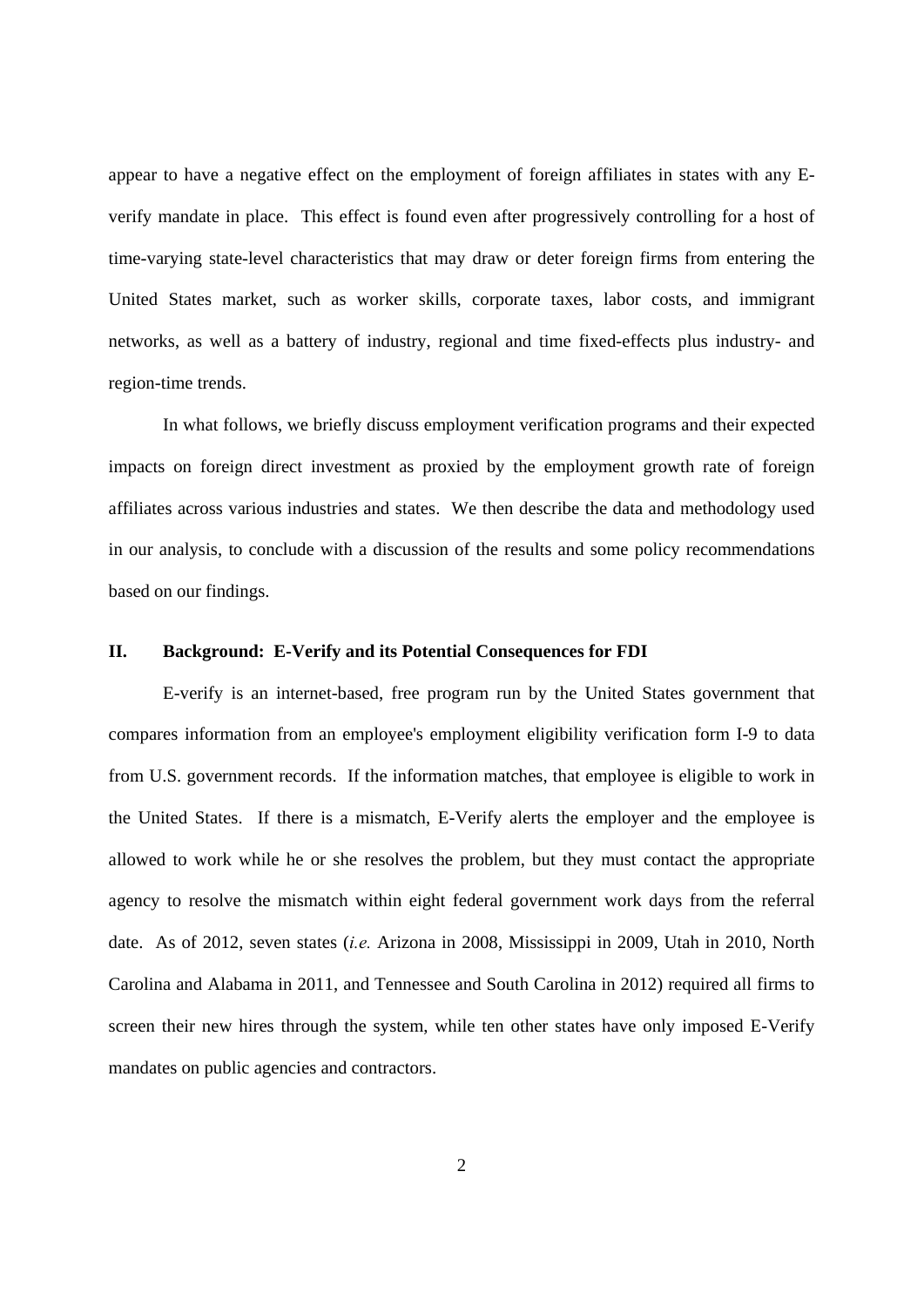The introduction of this employee verification system may have a number of effects that could impact firms' investment decisions. First, the E-Verify system imposes numerous administrative costs to firms (Gonzalez 2008). According to the United States Citizenship and Immigration Services (USCIS), officials estimate that a mandatory E-Verify program for the 2009 through 2012 fiscal years could cost \$765 million if only newly hired employees are screened through the program, and about \$838 million over the same 4-year period if both newly hired and current employees are processed (U.S. GAO 2011). Additional expenses include: (a) hiring delays, which are estimated to be around 1.6 million individuals per year, and (b) lost productivity from letting go unauthorized immigrants, which could add up to about 14 million work-days (Rosenblum 2011).

Second, E-Verify mandates may have a 'chilling effect' on the immigrant labor force, thereby limiting the size of the workforce. Immigrants may choose to leave the states that introduce legislation increasingly hostile towards undocumented immigrants. Evidence of a strong and immediate supply-response on the part of immigrants has been confirmed by the literature (Amuedo-Dorantes and Bansak 2012, Bohn *et al.* 2011).

Third, because a considerably large share of undocumented immigrants live in mixedstatus families, the passing of stricter hiring controls targeting undocumented immigrants may lead to a diminished presence of immigrants and the deterioration of immigrant networks. Recent work by Foad (2011) suggests that immigrants in the receiving country create externalities that attract foreign direct investment.<sup>2</sup> If E-Verify has the unintended consequence of pushing undocumented workers further 'into the shadows', state-level mandates may also

-

 $2$  Other examples of the literature emphasizing the importance of immigrant networks on FDI include the works of Gould (1994) and Javorcik *et al.* (2011).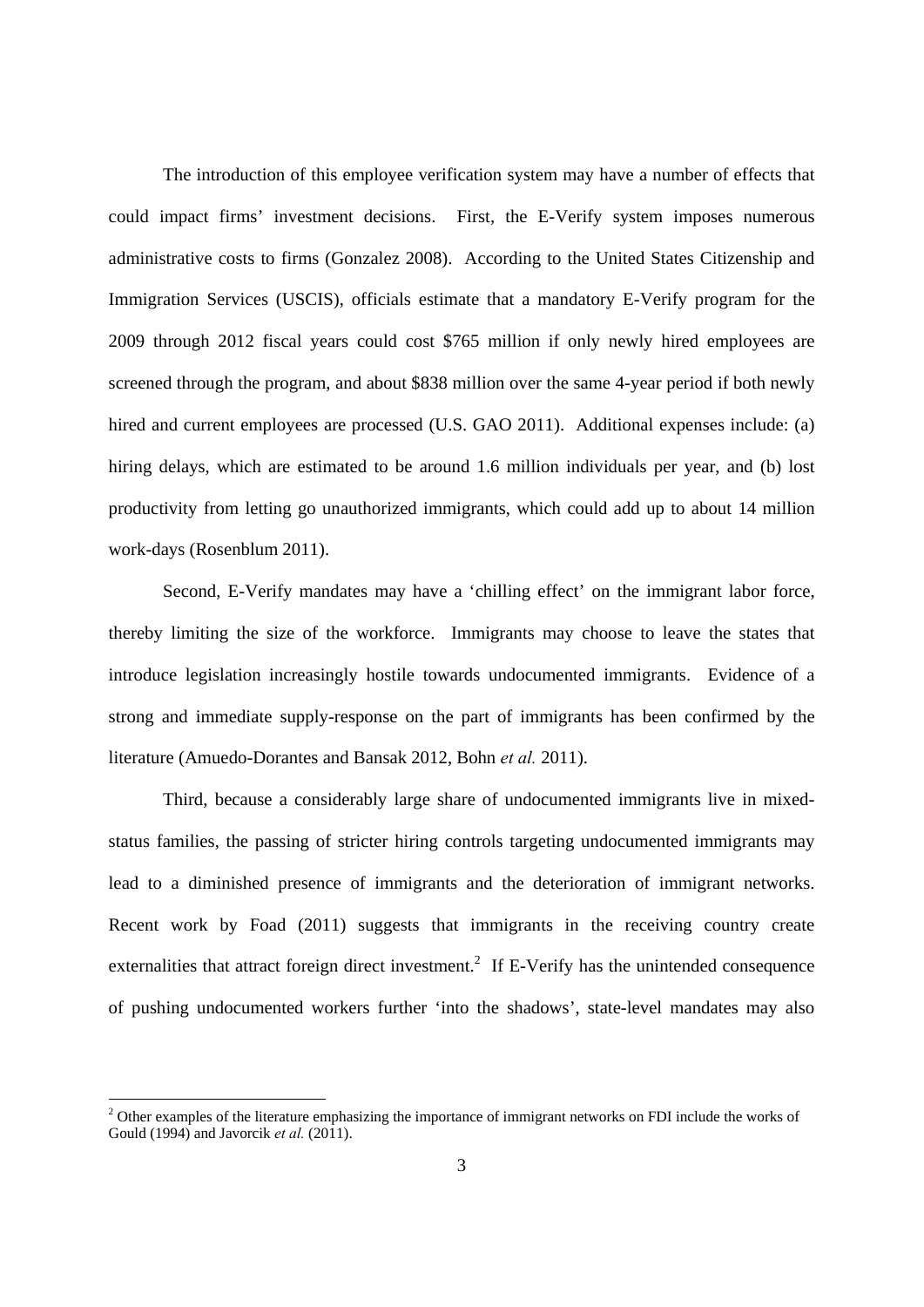result in a reduction in network effects and foreign investment, putting states at a disadvantage relative to their counterparts lacking such measures.

As employment costs rise in states with E-Verify mandates, foreign firms may choose to locate elsewhere. While no studies have looked directly at the impact of E-Verify mandates on foreign direct investment, several authors have theorized and empirically examined how differences in labor market regulations, restrictions and standards impact firms' investment decisions and location choices. For example, Dewit *et al*. (2003) and Dewit *et al*. (2009) developed theoretical models to explain strategic foreign direct investment decisions in response to labor market flexibility in uncertain markets. In particular, Dewit *et al*. (2009) predict that "(i) firms are less likely to locate in countries with a high degree of employment protection; (ii) firms that do locate in countries with a high degree of employment protection will keep their plant, at least initially, relatively small, and (iii) firms located in countries with a high degree of employment protection are less likely to relocate than those located in countries with a low degree of employment protection."

Empirical evidence supports the prediction that firms are less likely to invest where employment protection is higher and where employees are more likely to impose additional costs through collective bargaining. The analyses of how labor market regulations impact foreign direct investment have varied in terms of the geographic coverage of the samples object of study, the time period under analysis and the measure of labor market costs being used, among other things. Overwhelmingly, they document a negative relationship between labor market regulations and the ability to attract foreign direct investment (*e.g.* Dewit *et al*. (2003), Nicoletti *et al*. (2003), Javorcik and Spatareanu (2005) and Olney (2012)). For instance, Javorcik and Spatareanu (2005) examine firm-level data on foreign direct investment undertaken by European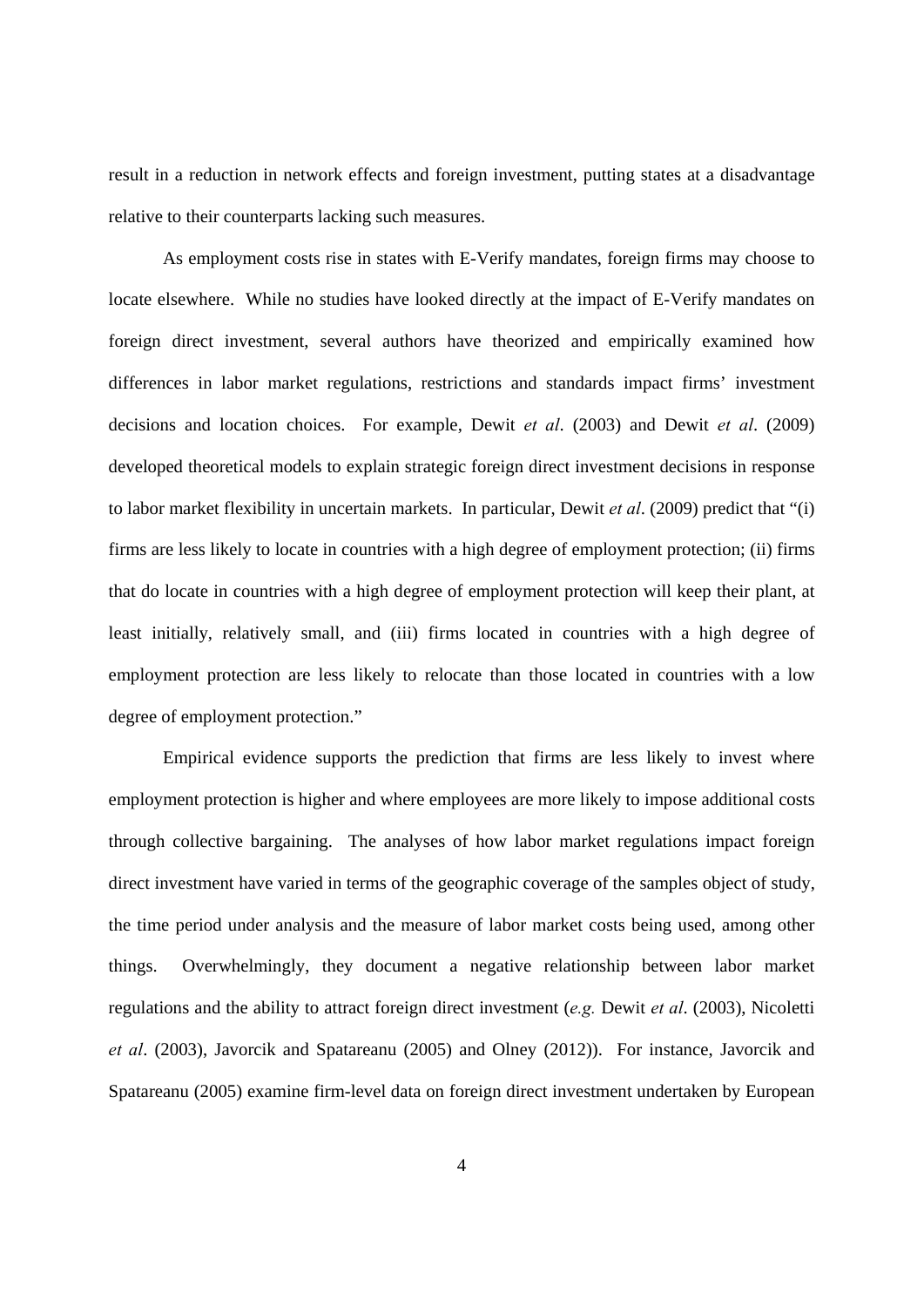companies from 1998 through 2001. They find that a more flexible labor market in the host country is positively associated with inward foreign direct investment. This effect is greater for firms in the service industry compared to their counterparts in manufacturing. More recently, Olney (2012) examines differences in labor standards across 26 countries over a 23-year period and finds that there is an inverse relationship between the level of employment protection and U.S. foreign direct investment. Furthermore, this negative and significant relationship is even stronger for mobile foreign direct investment.

The consequences of the decline in FDI due to strict labor market conditions and costly-E-Verify mandates may hurt regional economic growth and productivity. Mullen and Williams (2005) examine FDI at the state-level from 1977 to 1997 and find that foreign investment has a significant impact on economic activity through FDI-related externalities. Although they do not quantify the magnitude of the impact, their findings have policy implications for local FDI promotion, especially in sectors where foreign and domestic capital is complementary. In a recent study by the Immigration Policy Center (2012), it is estimated that foreign companies employ 77,500 workers or 5 percent of Alabama's workforce. If investors no longer experience a hassle-free environment for work permits for foreign managers and workers alike, future investment may be deterred. The study concludes that state-level anti-immigration legislation may "hinder prospects for economic growth".

# **III. Data and Some Descriptive Statistics**

In this paper, our goal is to assess the impact of state-level E-Verify mandates on foreign direct investment at the state-industry level from 2004-2010. To do so, we gather data on the employment of foreign affiliates from the Bureau of Economic Analysis (BEA), as well as data on the enactment and implementation dates of E-Verify mandates at the state-level from the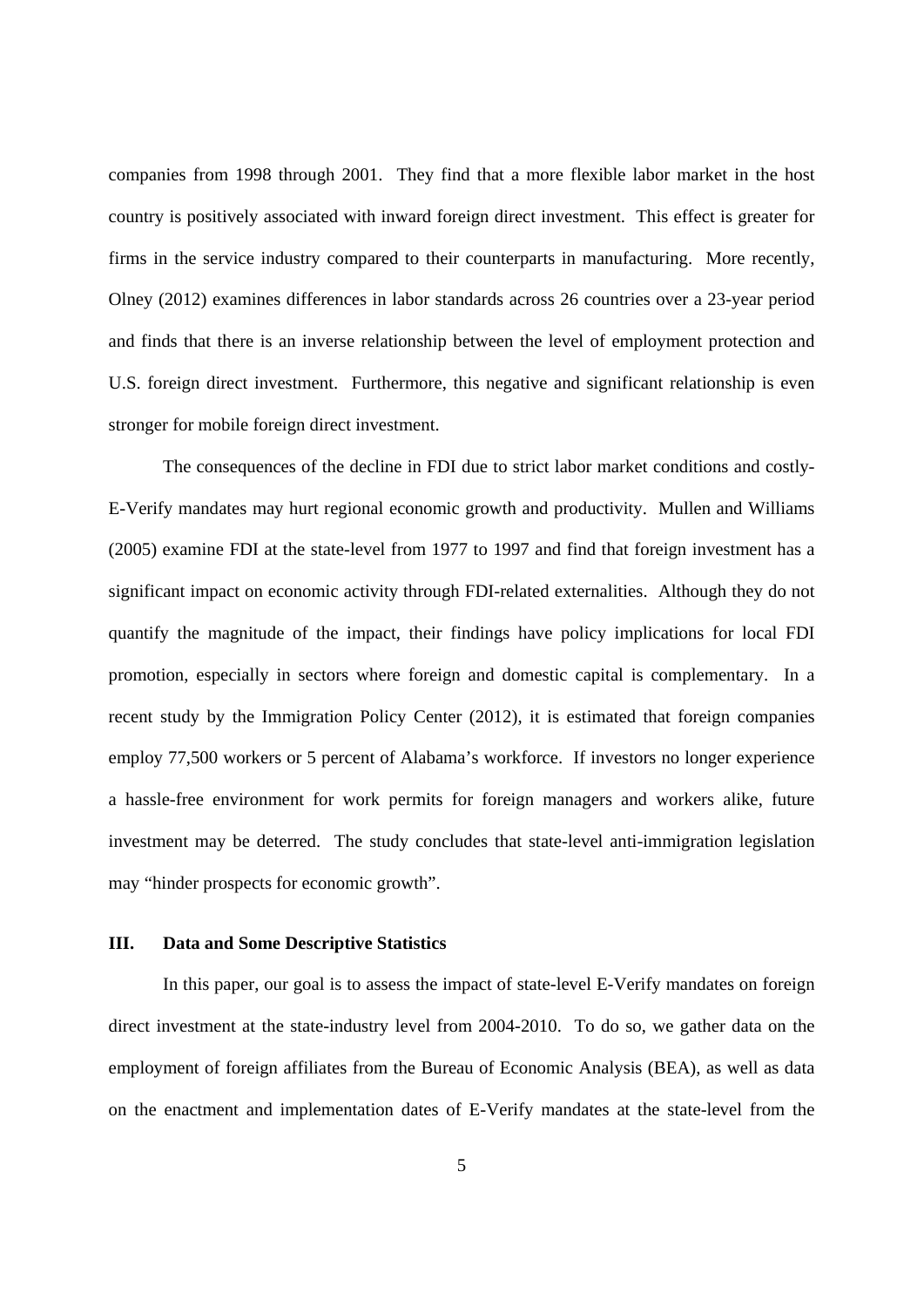National Conference of State Legislatures (NCSL). We augment our dataset with time-varying state-level data on various demographic indicators, including states' population size, the size of their foreign-born population (overall and likely unauthorized), the number of residents with a high school education or with a college plus, and their average per capital income. Additionally, we control for time-varying state-level economic information, including the size of its market – captured by its gross state product, as well as for average labor costs and the level of corporate taxes.

As noted above, *E-Verify dates* are gathered from the NCSL.The earliest state-level E-Verify mandates were enacted in 2006 and have continued through the present, with Virginia recently implementing an E-Verify mandate. Table 1 presents a summary of the states with Everify mandates. Panel A identifies states implementing mandates within our sample period, while Panel B identifies the states that have enacted mandates more recently outside our sample period. In total, we examine 12 states with E-Verify mandates; however, an additional six states have recently implemented E-Verify mandates. Due to restrictions in the availability of data on foreign direct investment (FDI), these additional six states are not included in the analysis as E-Verify states at this time.

The NCSL identifies both an enactment and implementation date. The enactment date is the date the state's governing body passed the E-Verify mandate, while the implementation date is the date the mandate went into effect. For the most part, states implemented their E-Verify mandates through a phase-in process. For example, Mississippi enacted the Mississippi Employment Protection Act in March 2008, which required all government agencies and private sector firms with more than 250 employees to use E-Verify with new hires by July 2008. Smaller firms were phased into the law over the next three years, such that by July 2011 all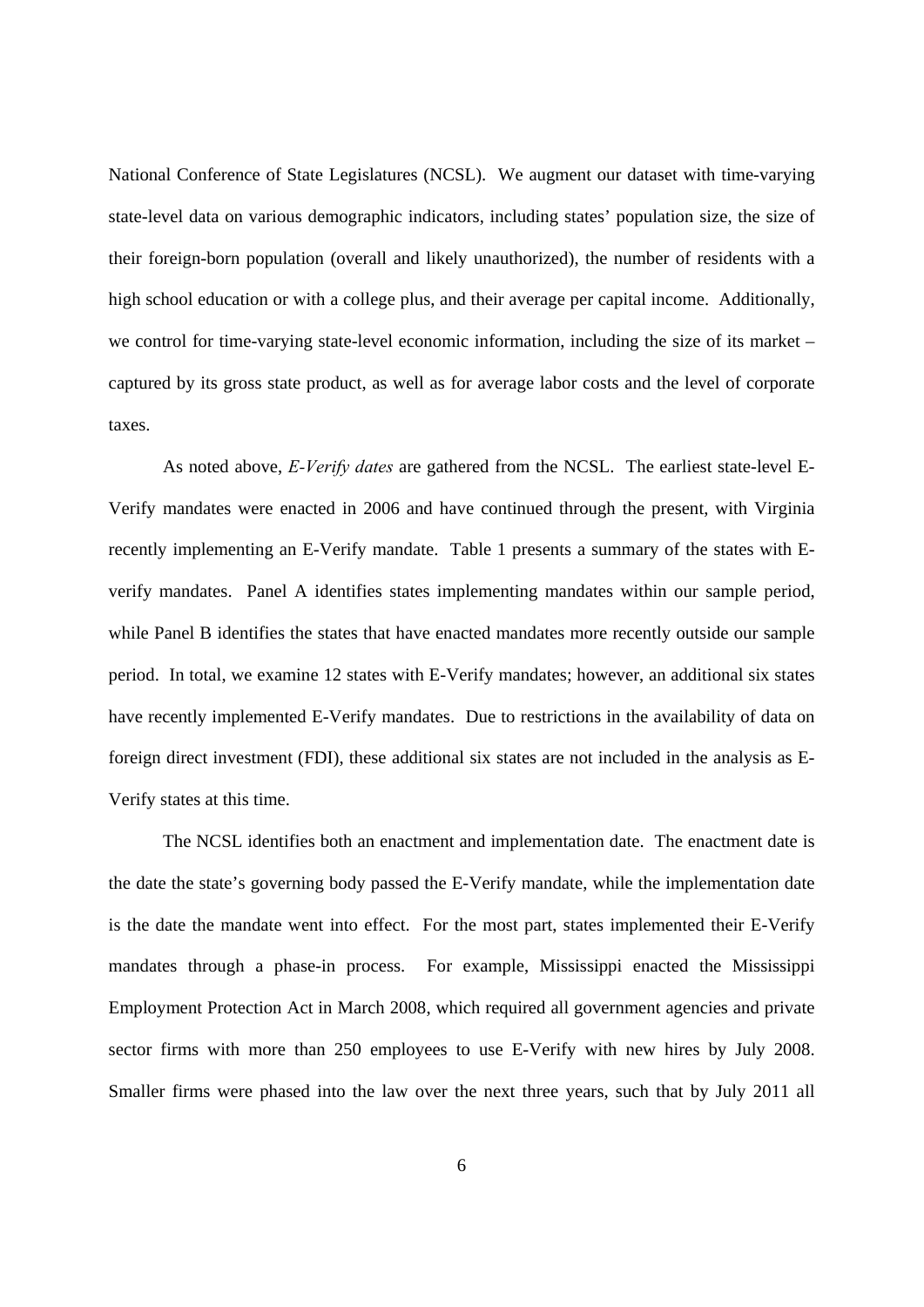businesses in Mississippi were required to use E-Verify. Results are rather similar regardless of whether we use enactment or implementation dates. Therefore, we display the results using the implementation date of the policy, as well as an alternative definition of the policy variable as a robustness check.

In addition to identifying the enactment and implementation dates, Table 1 describes the scope of the mandate. The latter can be categorized into two categories: public sector mandates and universal mandates. Public sector mandates require government agencies as well as contractors to use the E-Verify system, whereas universal mandates require all firms within the state to use the E-Verify system. Within our sample period, only two of the twelve E-Verify states have enacted a universal mandate –namely Arizona and Mississippi. Three other states have recently expanded the scope of their public sector mandate to universal, providing ad hoc evidence of the public sector mandate functioning as an intermediary step to a universal mandate. In the empirical analysis, an attempt to distinguish the impacts of public sector and universal mandates was made. Nevertheless, due to the very limited incidence of universal mandates in our sample, public sector and universal mandates are grouped into a single E-Verify mandate variable at this time.

The Bureau of Economic Analysis disseminates wide-ranging statistics on *foreign-direct investment* in the United States based on mandatory annual surveys of U.S. affiliates of foreign companies. A U.S. affiliate is a business enterprise with a direct or indirect ownership by a foreign investor of 10 percent or more. While the BEA collects a wealth of information from these affiliates of foreign direct investors, ranging from financial and operating data to direct investment and balance of payment data, the source data is not disseminated to the public. Instead, select data are made available aggregated across different classifications, such as source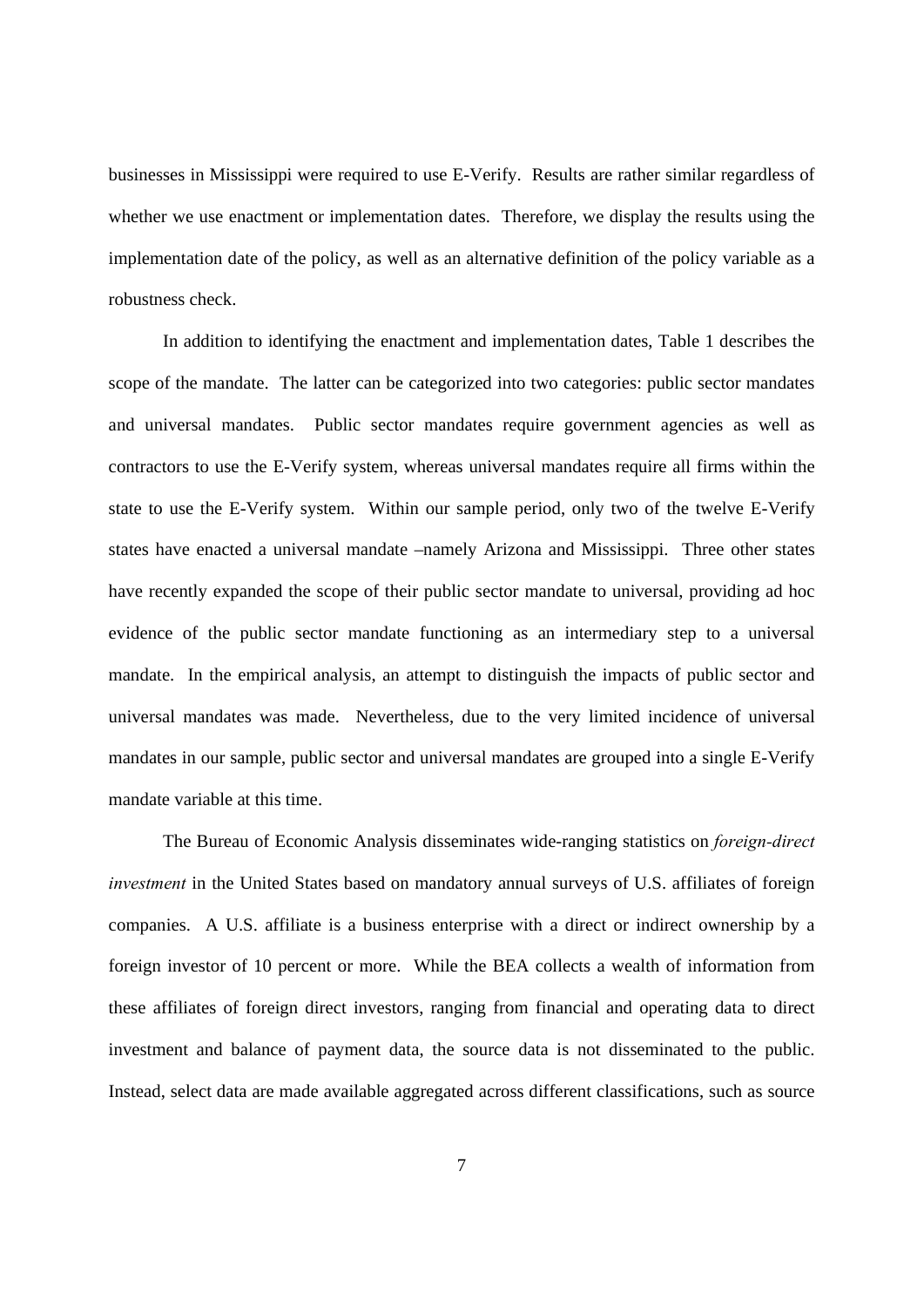country, state and/or industry. In addition to reporting data for all U.S. affiliates of foreign direct investors, select data are reported for majority owned U.S. affiliates. Majority owned U.S. affiliates are affiliates that are owned more than 50 percent by foreign direct investors. For this study, we use employment data of majority owned U.S. affiliates aggregated by state and industry to measure inward foreign direct investment.

Because each state implements E-verify mandates at a different time, we can exploit this variation across states and time to study the impact that the mandates are having on the employment by U.S. affiliates of foreign direct investment. As we shall explain in what follows, we use a quasi-experimental approach that compares the change in the employment of foreign affiliates in states that implement E-Verify mandates (our *treatment* group) to the change in the employment of foreign affiliates in states that did not implement such mandates (our *control* group), pre- vs. post-implementation of said policies. To provide some preliminary descriptive evidence, Table 2 compares the employment by foreign affiliates during the pre- and the posttreatment periods (2004 and 2010) in *treatment* and *control* states. States implementing E-Verify mandates maintain, on average, stable total employment levels (77.1 in 2004 and 77.0 in 2010), whereas *control* states enjoy a small increase in total employment levels (107.1 compared 113.2) over the same period.

The total employment data is also decomposed into eight industry categories. In general, the aforementioned pattern is mimicked at the industry level. For example, the largest industry group (*i.e.* manufacturing) experienced an employment reduction from 35.5 to 33.2 in *treated* states over the sample period being examined, whereas employment in that industry remained fairly stable in *control* states over the same time span (40.7 compared 40.3). However, for most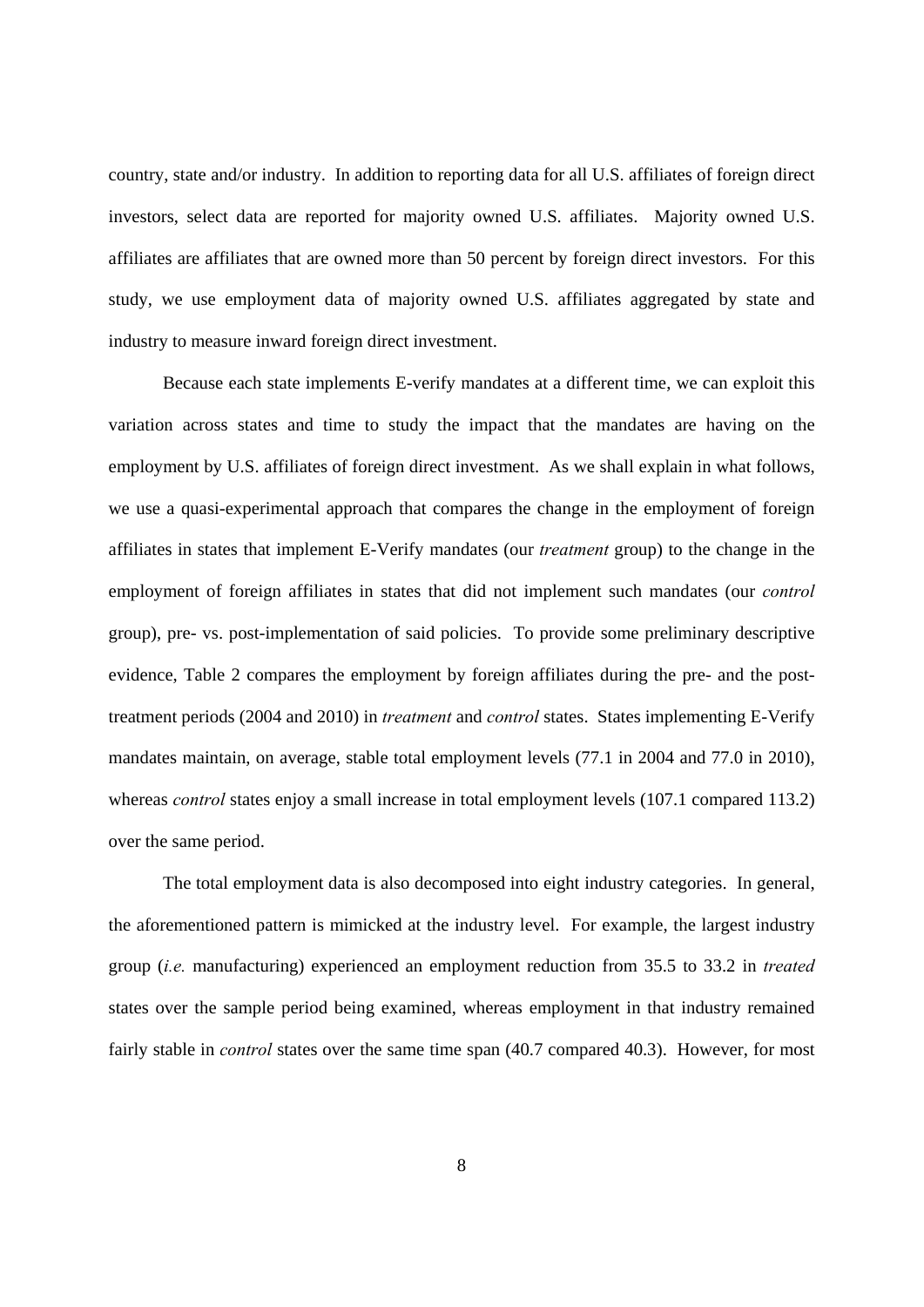industries –typically displaying employment levels significantly smaller than manufacturing, the employment data are rather noisy, requiring a formal analysis to more clearly identify a link.

Table 3 goes on to provide a complete summary of the employment levels by U.S. affiliates of foreign direct investors across the sample period. For homogeneity purposes, we restrict the sample to non-E-Verify or control states. A close inspection of the data clearly shows a responsiveness of foreign direct investors to macroeconomic conditions and, as such, the need to account for them in order to identify the impact of E-Verify mandates. Indeed, total employment falls between 2008 and 2009 from 181.1 to 111.1 employees, or by nearly six percent. Across the industry groups, the general trend is similar, with employment growing prior to the economic downturn in 2008 and significantly contracting in 2009.

In examining the determinants of employment by U.S. affiliates of foreign direct investors, a number of time-varying state-level demographic and economic data are also included as controls. In particular, we include information on the state's population, shares of foreignborn and likely unauthorized immigrants, $3$  as well as information on the educational attainment of the state's population. Population data are extracted from the BEA. The educational attainment data (that is, the share of the population with at least high school diploma and the share with a college degree) were obtained from the U.S. Department of Commerce. Figures on the shares of foreign-born –overall and likely unauthorized– are computed using annual data from the American Community Survey (ACS) extracted and tabulated through the IPUMS website. Economic data examined includes the state's gross state product, per capita income, labor costs and corporate income tax rates. Gross state product and per capita income are

-

 $3$  To measure the population of likely unauthorized immigrants, we follow the literature (see, for instance, Loftstrom *et al*. 2011), and focus our attention on a group of workers previously shown to be a very good representation of the most likely unauthorized (Passel and Cohn 2010). This group is composed of Hispanic, non-citizen, working age (under 45) individuals with a high school education or less.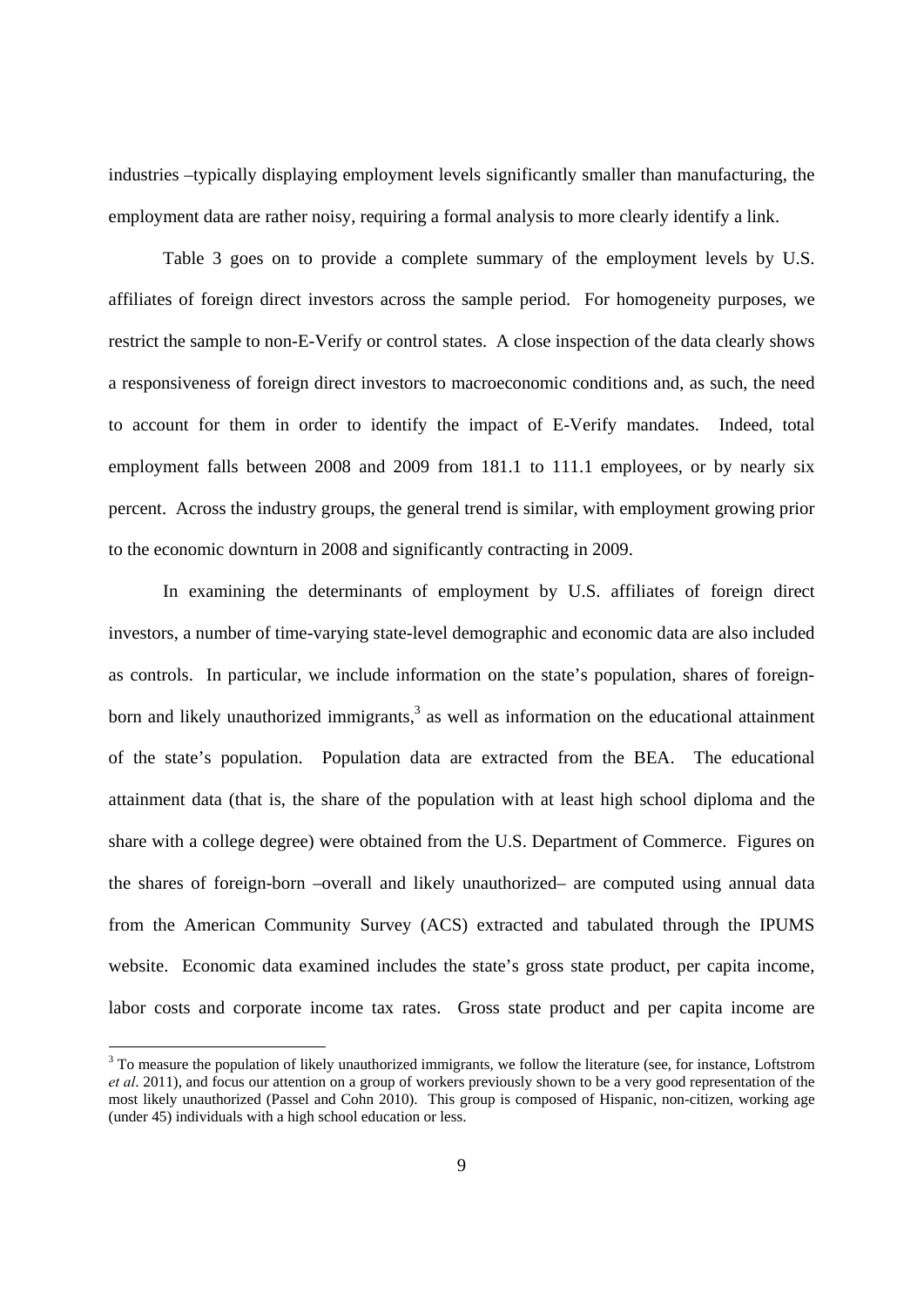extracted from the BEA website, while average wage estimates for manufacturing are downloaded from the Department of Labor's Occupational Employment Statistics. Finally, state corporate income tax rates were downloaded from the Tax Foundation a non-partisan tax research group. Similar to individual tax rates, corporate tax rates for many states are progressive. For this paper, we used the tax rate for the highest income bracket, which on average is approximately \$60,000. Furthermore, some states (Ohio, Texas and Washington, in particular) have a gross receipt tax which is not comparable to corporate income tax rates. For these states, the annual corporate tax rate is set to zero.

Table 4 shows the summary statistics of these controls by state as well as across the entire sample period. To provide a sense of how they are related to total employment by foreign direct investors, Table 4 also displays the latter. Total employment by foreign direct investors is closely correlated with the size of the state in terms of population. The three largest states, California, Texas and New York, are also the three largest in terms of employment by foreign direct investors, with California representing over a half million employees. The largest E-Verify state is North Carolina, with nearly 200,000 total employees by foreign direct investors. In total, between 2004 and 2010, over five million people were employed by U.S. affiliates of foreign direct investors.

# **IV. Methodology**

To evaluate the consequences of employment verification mandates on the employment of foreign affiliates by industry at the state level, we exploit the variation in the enactment and implementation dates of E-Verify mandates across states and over time. Specifically, we estimate the following regression:

(1) 
$$
L_{ist} = \alpha + \beta_1 E - Verify_{st} + X_{st-1}\gamma + \chi_i + \delta_s + \phi_t + \chi_i t + \delta_s t + \varepsilon_{ist}
$$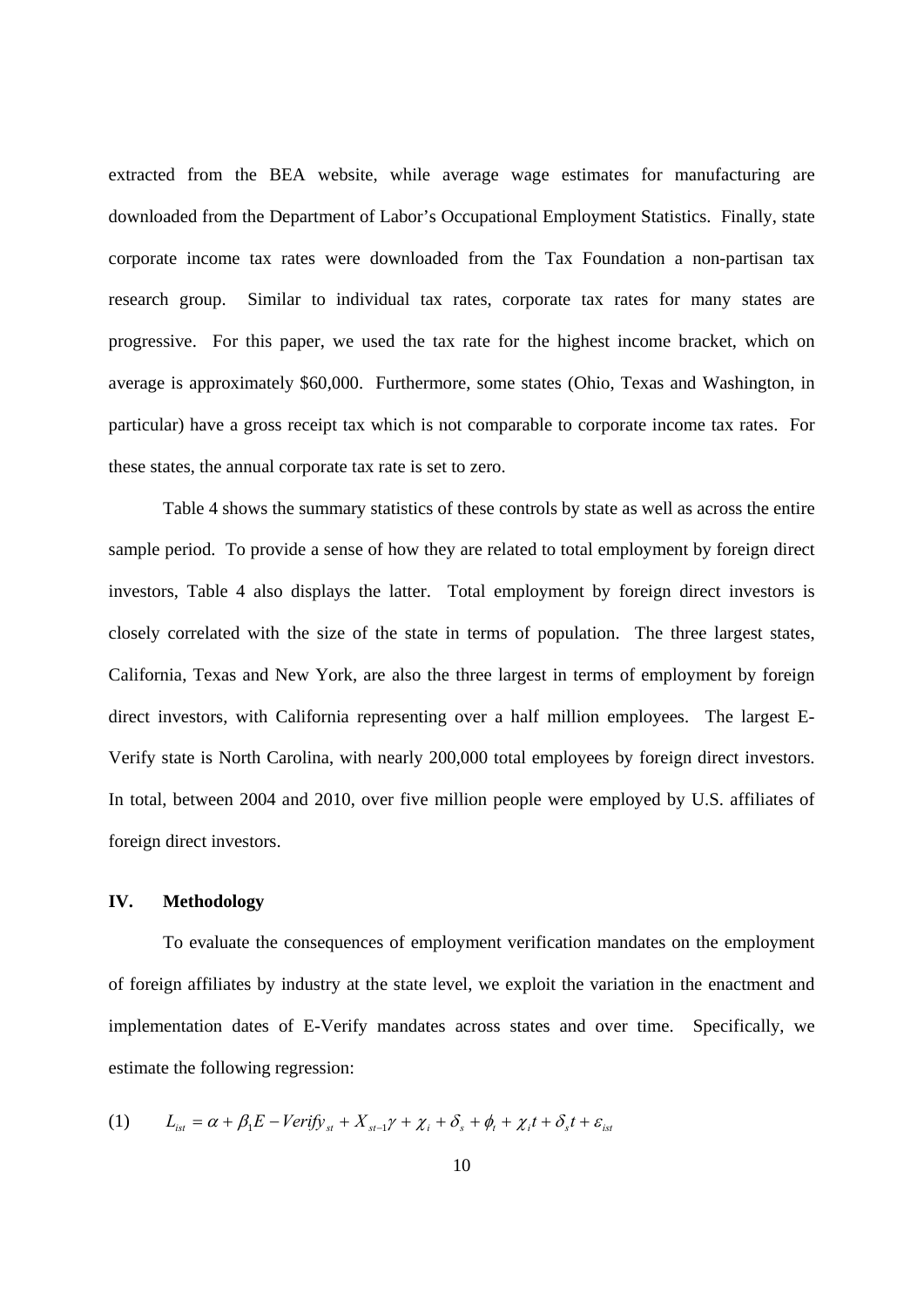where:  $\varepsilon_{i_{\text{est}}} \sim N(\mu, \sigma^2)$ , *i*=1…n industries, *s*=state, and *t*=year. The dependent variable  $L_{ist}$ stands for the employment of foreign affiliates in a particular industry, state and year; and *E-Verify* is a dummy initially set equal to 1 if E-Verify was implemented in the state (see Table 1) for the enactment and implementation dates of the various states' E-Verify mandates).<sup>4</sup> The vector *X* includes a variety of state-level characteristics known to impact the employment of foreign affiliates, such as proxies for market size (population, GDP, per capita income), immigrant networks (captured by both the shares of foreign-born and likely unauthorized foreign-born population), skill level (captured by the shares of high-school and of collegeeducated population), corporate taxes, and average labor costs (average wage in manufacturing). These characteristics are included with a lag to avoid simultaneity problems. Additionally, a battery of industry fixed-effects  $(\chi_i)$ , regional fixed-effects  $(\delta_s)$ , year fixed-effects  $(\phi_i)$ , industry and region-level time trends ( $\chi_i t$  and  $\delta_s t$ ) are included in the analysis. Because corporate taxes rarely fluctuate over time within states over the time period being examined, we are unable to include state fixed-effects. Instead, our regional fixed-effects and region-time trends are defined using information on the Census division in which the state is located.<sup>5</sup> Overall, the various fixed-effects and time trends included in the analysis are intended to capture idiosyncratic industry and regional level characteristics, sector-specific and economy-wide shocks, as well as time-varying economic conditions at the industry and regional levels, such as changes in industry regulations or economic trends in the region.

Equation (1) is estimated in log differences, with the exception of the policy variable, which is a dummy variable. First differencing the series ensures stationarity of the time series.

-

<sup>&</sup>lt;sup>4</sup> Results are rather similar when we using the enactment as opposed to the implementation date, probably signaling that firms make investment decisions once a year, once the policy has been enacted and is about to be implemented. Nevertheless, as a robustness check, we also consider an alternative specification of our policy variable.

 $<sup>5</sup>$  Figure A in the appendix displays the various Census divisions.</sup>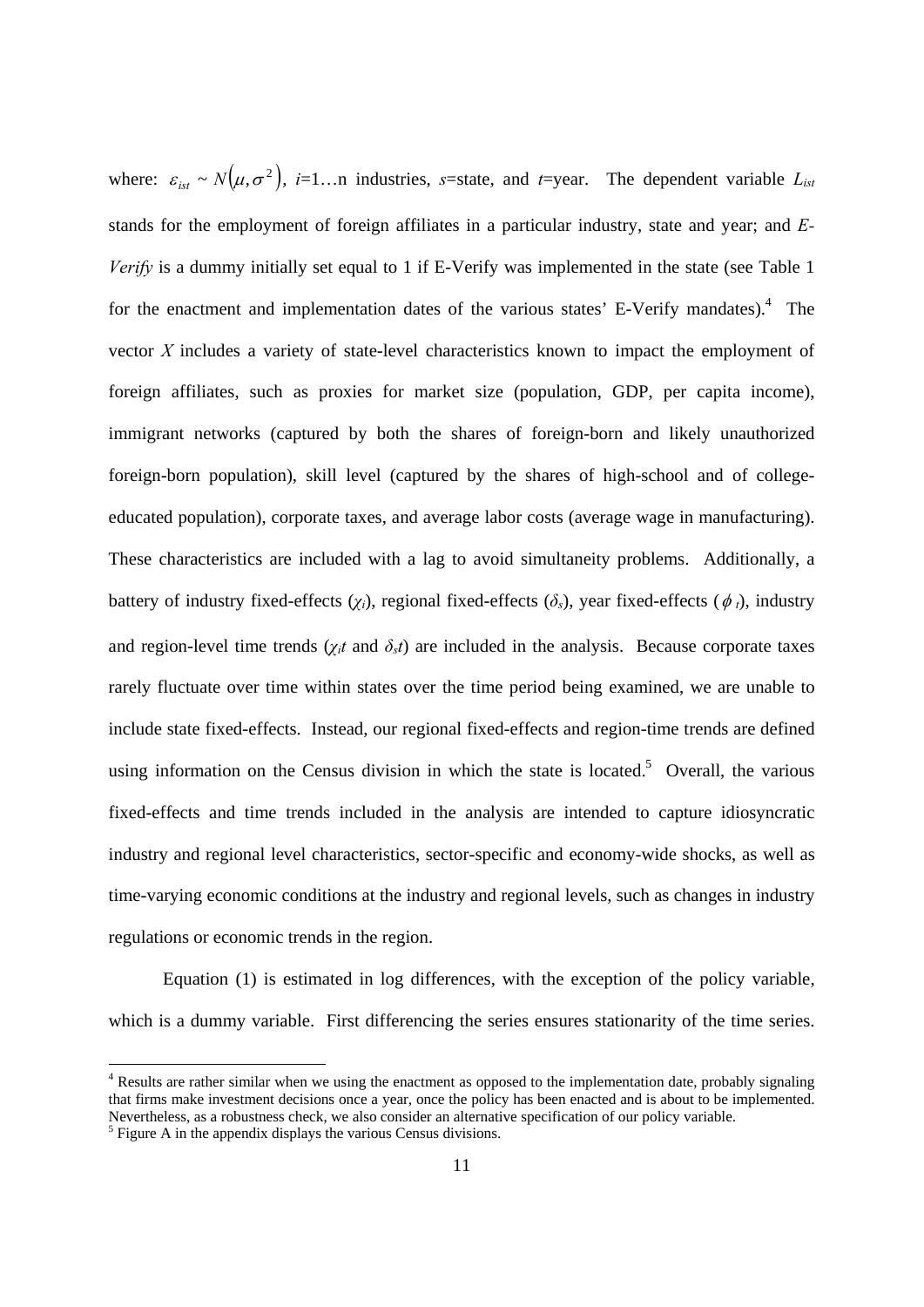In particular, by examining the log difference in foreign-affiliates' employment levels (namely:  $log(L_{ist})$ - $log(L_{ist-1})$ ), we address the fact that current levels of foreign-direct investment are likely to depend on recently observed levels of foreign-direct investment –the so-called agglomeration effect in state-level FDI noted in the literature (*e.g.* Woodward 1992, List 2001).6 To avoid unnecessary assumptions about the functional form of the underlying distribution, we estimate equation (1) as a linear probability model and compute robust standard errors clustered at the state level.<sup>7</sup> Finally, we estimate alternative model specifications to evaluate the robustness of our findings to changes in the regressors –some of them potentially endogeneous, as well as to changes in the definition of our policy variable (*E-Verifyst*) and sample composition.

# **V. Do E-Verify Mandates Curtail Employment by Foreign Affiliates?**

-

 Do E-Verify mandates negatively impact the employment of foreign affiliates? Table 5 shows the coefficient estimates from regressing the employment of foreign affiliates by industry and state on a policy dummy indicative of the implementation of an E-Verify mandate at the state level. Column (1) does not include any controls, column (2) adds the time-varying regionlevel characteristics likely impacting the investment decisions of foreign affiliates, and columns (3), (4) and (5) progressively add the industry, region and year fixed-effects, followed by industry and region-level time trends. Regardless of the specification used, we find that E-Verify mandates have a negative and statistically significant impact on the employment of foreign

 $6$  As a robustness check, we also estimate equation (1) in log levels, including the lagged employment level as one of the regressors to account for its persistence over time. Results from this specification are shown in Table A in the appendix. The findings are consistent with the results using log first differences, with the only difference that the share of foreign-born and GDP –capturing immigrant networks and market size, seem to serve as significant pull factors of foreign direct investment as noted in the literature. The state's population appears to be inversely related to the employment level of foreign affiliates, although it is barely significant at the 10 percent level. Overall, the specification serves as a robustness check, but fails to address the non-stationarity of the regressors.

<sup>7</sup> Although, in some instances, linear probability models can yield predicted probabilities that fall outside the unit circle, they impose fewer restrictions on the distribution of the error term and facilitate convergence when working with small samples (Wooldridge 2008).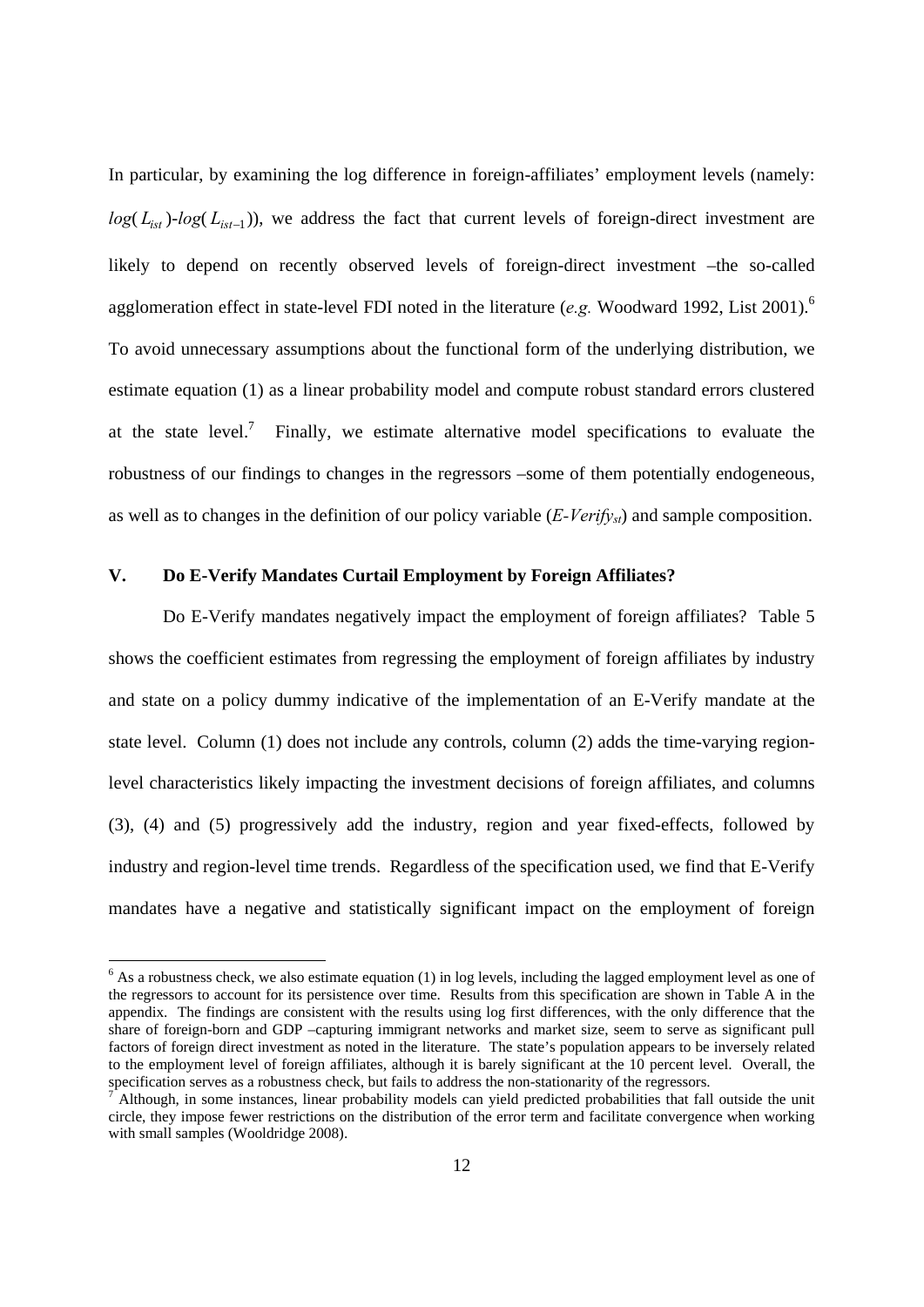affiliates. Because of the estimation of equation (1) in log differences, our dependent variable is the employment growth rate from period *t*-1 to period *t*. To turn the growth rate into a percentage, we simply multiply by 100. Hence, the estimates from Table 5 reveal that E-Verify mandates lower the employment growth rate of foreign affiliates anywhere between 4 to 6 percent on average. None of the other state-level controls plays much of a role, with the sole exception of having a more skilled population, possibly with stronger business and international ties that attract both immigrants and foreign direct investment.

 As shown in Table 1, there is often a lag between the enactment and actual implementation date of many of these mandates. Because firms might make investment decisions once a year and, therefore, might make their decisions before or after the implementation date but following the enactment of an E-Verify mandate, we try an alternative specification of the policy variable and drop all observations corresponding to the years between the enactment and implementation dates. Table 6 displays the results from such an exercise. The estimated impact of E-Verify mandates remains quite robust despite the change in the definition of the policy variable, still lowering the employment growth rate of foreign affiliates by approximately 5 percent in our most complete specification (column (5)).

 Lastly, we also contemplate making some changes to our sample. In particular, we drop the observations corresponding to Oklahoma and to the employment of foreign affiliates in the finance industry. For the period 2004-2006, the state of Oklahoma only provided a range for the employment level of foreign-affiliates. To make use of this information, we compute the midpoint value and use it in our analysis. However, as a robustness check, we drop those observations. Additionally, we drop the information on the employment of foreign affiliates in the finance industry as employment in this industry started to be recorded by the BEA at a later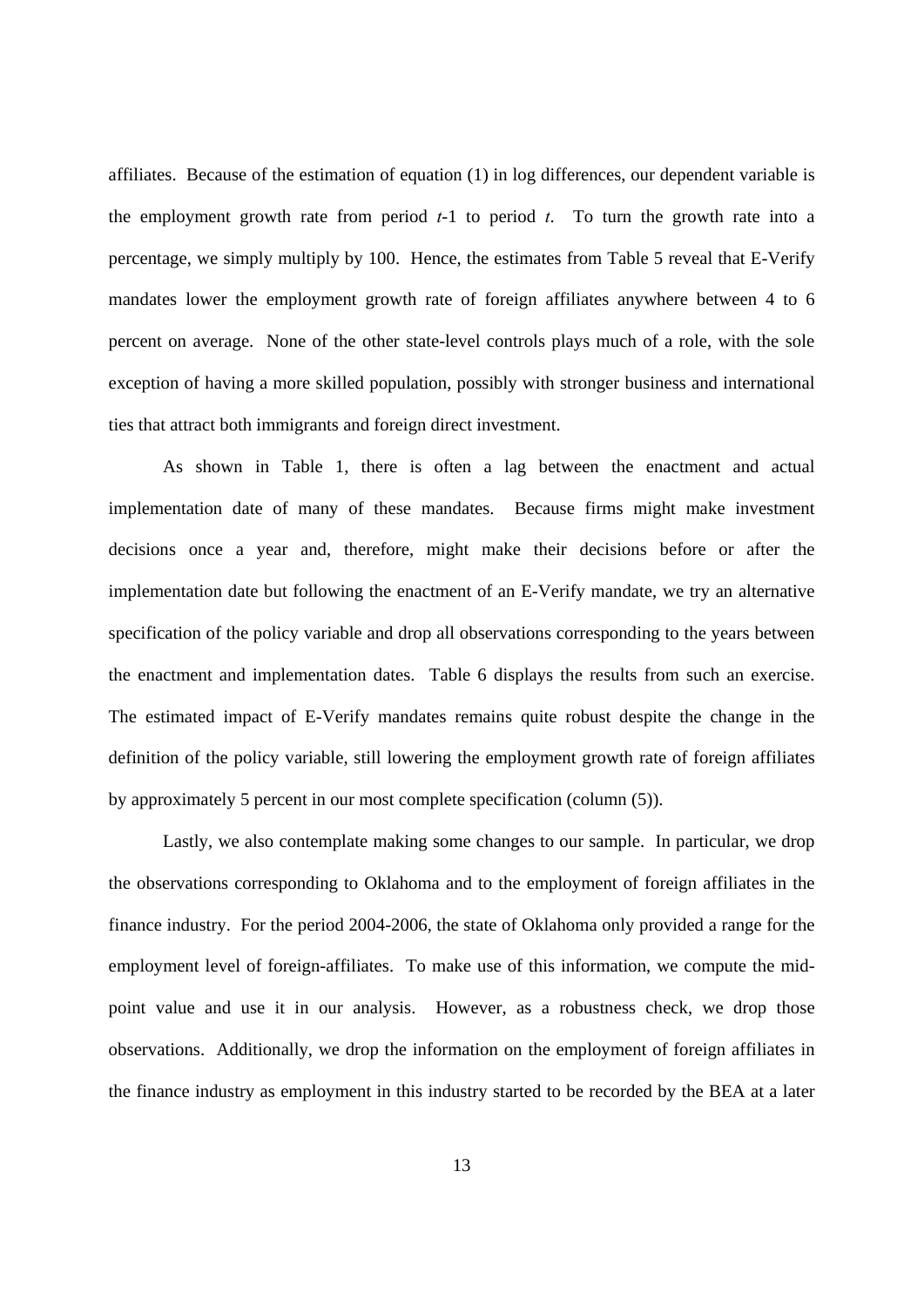date and, therefore, presents a large number of missing values. The results from such an exercise are displayed in Table 7. Even after dropping a sizeable share of our sample, the size of the estimated impact of E-Verify mandates on the employment of foreign affiliates is still consistent with our previous findings. In particular, in the most complete specification (column (5) of Table 7), E-Verify mandates still reduce the employment growth rate of foreign affiliates by 2.4 percent.

 In sum, the results from Tables 5 through 7 suggest that E-Verify mandates do have a negative and statistically significant on the employment of foreign affiliates. This effect might be emerging through various channels. As found by some of the literature on foreign direct investment for investment levels, greater flexibility in the host labor market is associated with larger employment levels by foreign affiliates. Hence, the passing of E-Verify mandates might inhibit the desire by some foreign investors to establish themselves in markets with increased hiring controls. Even the enactment and implementation of an E-Verify mandate imposed on public sector firms, agencies and contractors might be regarded by foreign investors as a sign of forthcoming enhanced restrictions on hiring that eventually will be expanded to all firms in the state –as it has indeed been the case in several states. The uncertainty associated to changing employment conditions might be enough for firms to consider alternative locations for their investments.

 Alternatively, as noted by previous studies, E-Verify mandates may alter the residential decisions of many migrants, both likely unauthorized as well as legal migrants living in mixedstatus families, thus reducing the immigrant presence in the state (Bohn *et al*. 2011). If immigration rises foreign direct investment by lowering the risk of foreign investment through increased information flows and a built in market (Gould 1994, Hisham 2011, Javorcik *et al.*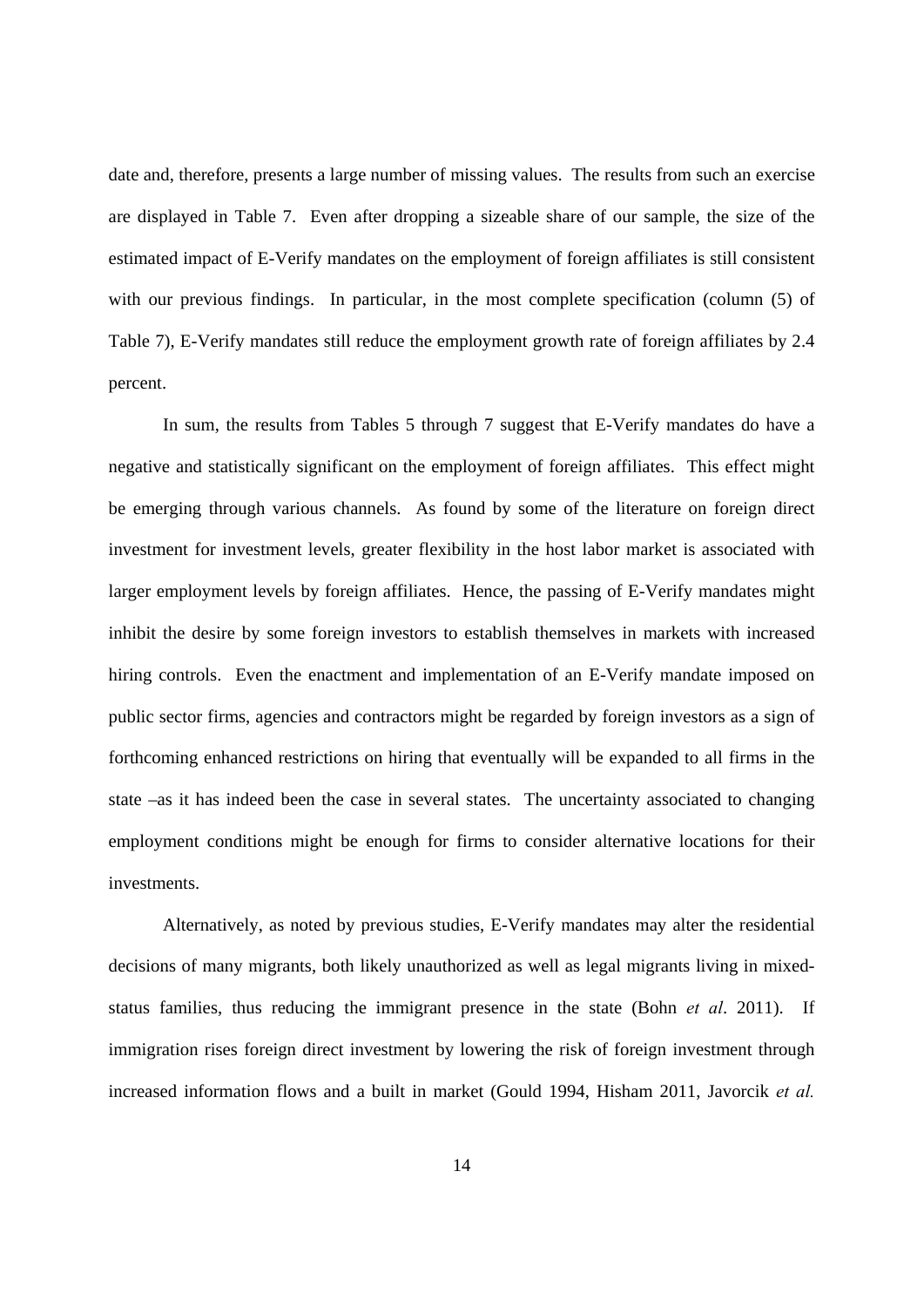2011), E-Verify mandates may reduce the size of immigrant communities and, in turn, foreign direct investment. Note, however, that the lagged growth rate of the foreign-born and likely unauthorized population in the state should be capturing much of the impact that changes in the share of immigrants might be having on the employment of foreign affiliates in the United States. Hence, much of the impact of E-Verify mandates on the employment of foreign affiliates in the United States is likely to be originating from increased hiring restrictions and the uncertainty created by the introduction of employment policy changes.

 Finally, one caveat to our analysis worth noting is the potential endogeneity of the policy implementation. While there is no doubt that the passing of an E-Verify mandate by the state is not a random event, it is unlikely to be a response to the employment of foreign affiliates in the state. Rather, other factors we already control for, such as the growth rate in the foreign-born population or the share of likely unauthorized immigrants in the state, are more likely to be driving the enactment and implementation of the abovementioned policies.

## **VI. Summary and Conclusions**

 This paper investigates the impact that hiring restrictions mandated at the state level through the enactment/implementation of E-Verify mandates have on the employment of foreign affiliates. With that aim in mind, we construct a panel data set of the employment of foreign affiliates by industry and by state from 2004 through the year 2010. We then use a quasiexperimental methodology that exploits the variation in the enactment and implementation of E-Verify mandates across states and over time to assess their impact on the employment of foreign affiliates.

 The results reveal a clearly negative impact of E-Verify mandates on the employment of foreign firms, which persists even after accounting for a wide range of state-level determinants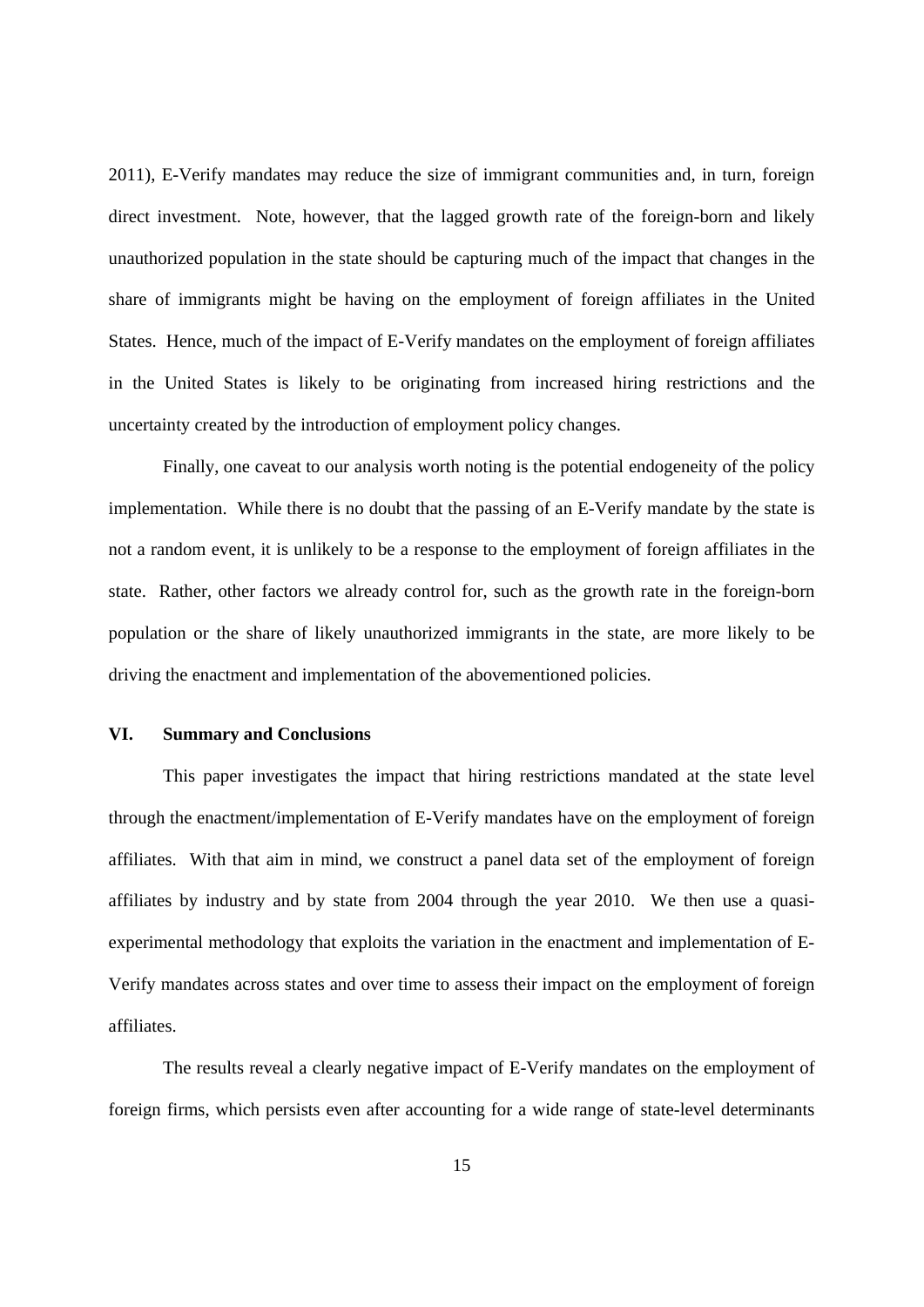of FDI, including the relative size of the foreign-born population in the state. On average, E-Verify mandates appear to reduce the employment of foreign affiliates in the United States anywhere between 4 and 5 percent using the most complete sample and model specification. This is a sizeable and economically meaningful impact. To put in perspective, a 4 to 5 percent reduction in employment levels translates to an average loss of 215,600 to 269,545 jobs in the United States. The negative effect of the policy may be driven by the increased restrictions on hiring placed by the mandates or by the uncertainty created by the passing of the mandate on labor market flexibility and forthcoming restrictions that may follow.

 Overall, the findings inform on, yet, other implications of employment verification systems that may be worth considering by states and by the federal government in a hopefully forthcoming comprehensive immigration reform.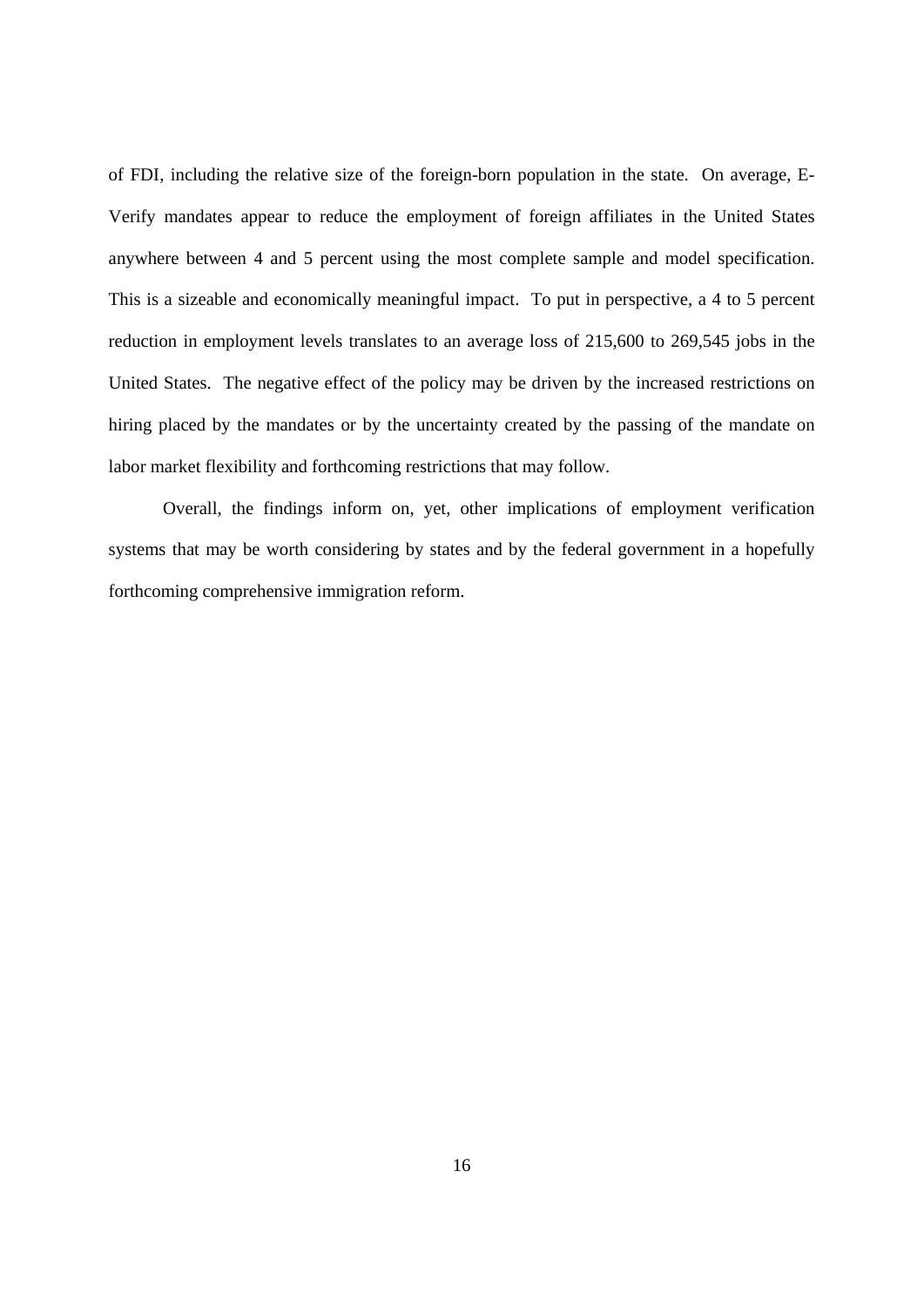#### **Table 1 Enactment and Implementation Dates for E-Verify Mandates**

#### **Panel A. 2004-2010.**

| <b>State</b> | <b>Enactment</b> | Implementation | <b>Scope of the Mandate</b>                                                           |
|--------------|------------------|----------------|---------------------------------------------------------------------------------------|
| NC.          | Aug- $06$        | $Jan-07$       | Public sector firms, agencies, and/or contractors first, Universal after Oct. 2011    |
| GA           | Apr- $06$        | $Jul-07$       | Public sector firms, agencies, and/or contractors                                     |
| OK           | $M$ ay-07        | $Nov-07$       | Public sector firms, agencies, and/or contractors                                     |
| ID           | $Dec-06$         | $Jan-08$       | Public sector firms, agencies, and/or contractors                                     |
| AZ           | $Jul-07$         | $Jan-08$       | Universal                                                                             |
| <b>MN</b>    | $Jan-08$         | $Jan-08$       | Public sector firms, agencies, and/or contractors                                     |
| <b>MS</b>    | $Mar-08$         | $Jul-08$       | Universal                                                                             |
| CO           | $Jun-06$         | Aug- $08$      | Public sector firms, agencies, and/or contractors                                     |
| <b>SC</b>    | $Jun-08$         | $Jan-09$       | Public sector firms, agencies, and/or contractors first, Universal after January 2012 |
| MO           | $Jul-08$         | $Jan-09$       | Public sector firms, agencies, and/or contractors                                     |
| UT           | $Mar-08$         | $Jul-09$       | Public sector firms, agencies, and/or contractors first, Universal after March 2010   |
| <b>NE</b>    | Apr- $09$        | $Oct-09$       | Public sector firms, agencies, and/or contractors                                     |

#### **Panel B. 2010-2012.**

| <b>State</b>    | <b>Enactment</b>      | <b>Implementation</b> | <b>Scope of the Mandate</b>                                    |
|-----------------|-----------------------|-----------------------|----------------------------------------------------------------|
| FL              | $Jan-11$              | $Jan-11$              | Public sector firms, agencies, and/or contractors              |
| IN              | $May-11$              | $Jul-11$              | Public sector firms, agencies, and/or contractors              |
| LA              | $Jul-11$              | Aug- $11$             | Public sector firms, agencies, and/or contractors              |
| TN              | $Jun-11$              | $Jan-12$              | Universal                                                      |
| AL<br><b>VA</b> | $Jun-11$<br>Apr- $10$ | Apr- $12$<br>$Dec-12$ | Universal<br>Public sector firms, agencies, and/or contractors |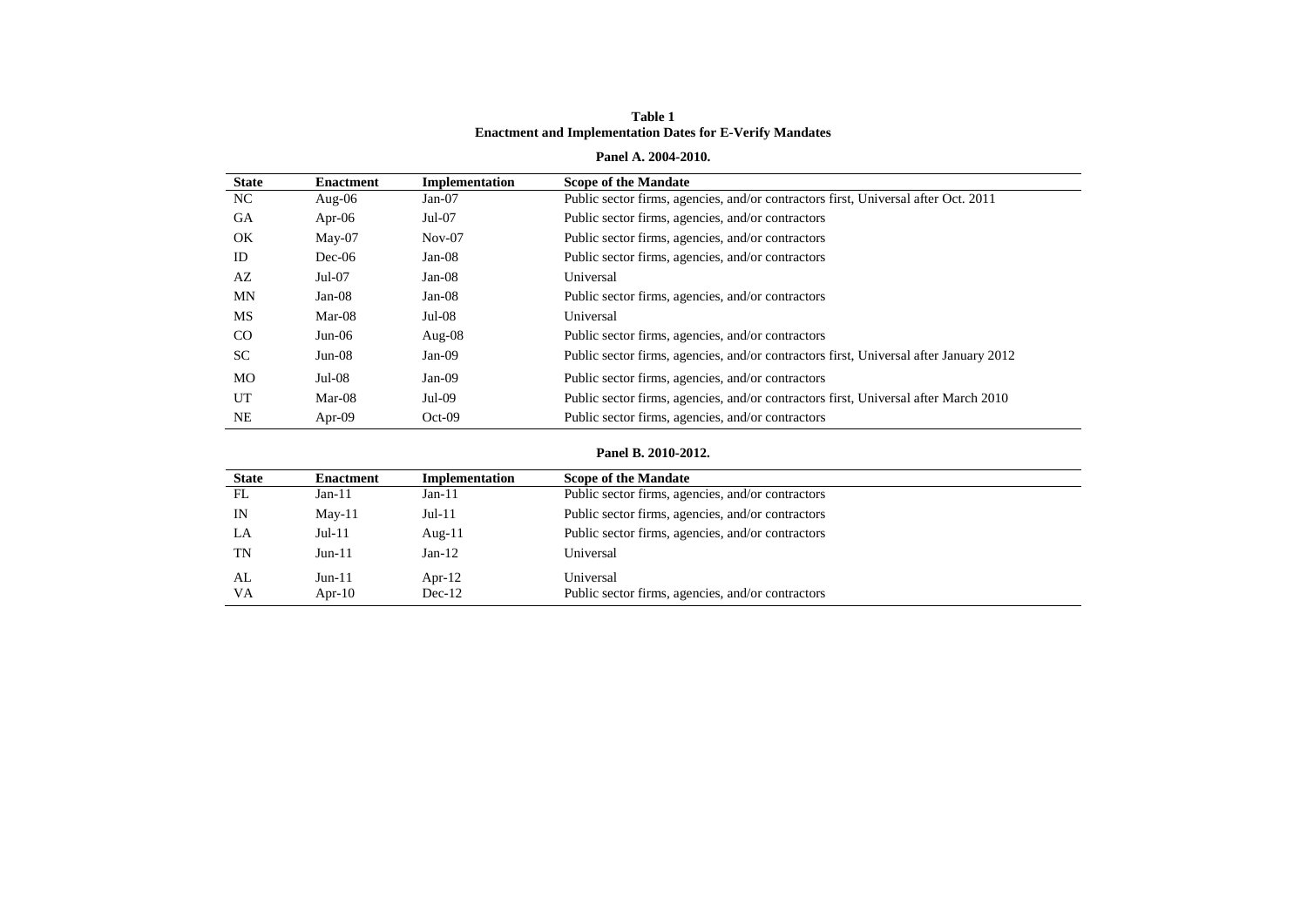| Group                   |                | Treatment (n=12) |                | Control $(n=39)$ |
|-------------------------|----------------|------------------|----------------|------------------|
| Year                    | 2004           | 2010             | 2004           | 2010             |
| <b>Total Employment</b> | 77.1           | 77.0             | 107.1          | 113.2            |
|                         | (61.4)         | (58.8)           | (120.1)        | (127.8)          |
| Manufacturing           | 35.5           | 33.2             | 40.7           | 40.3             |
|                         | (30.6)         | (26.6)           | (43.3)         | (43.5)           |
| <b>Wholesale Trade</b>  | 7.9            | 8.1              | 11.9           | 11.6             |
|                         | (6.7)          | (7.2)            | (17.9)         | (16.4)           |
| Retail Trade            | 8.9            | 6.9              | 12.9           | 10.8             |
|                         | (12.2)         | (10.3)           | (15.8)         | (12.8)           |
| Information             | 2.9            | 3.8              | 5.3            | 5.4              |
|                         | (4.0)          | (4.4)            | (8.4)          | (8.2)            |
| Finance                 | 2.4            | 3.2              | 4.2            | 9.5              |
|                         | (2.5)          | (3.0)            | (8.1)          | (16.9)           |
| <b>Real Estate</b>      | $0.8\,$        | 0.6              | 1.3            | 1.2              |
|                         | (0.4)          | (0.7)            | (2.0)          | (2.0)            |
| Professional            | 2.2            | 3.2              | 4.4            | 5.7              |
|                         | (1.5)          | (2.7)            | (7.0)          | (8.2)            |
| Other                   | 21.4<br>(11.8) | 19.5<br>(11.9)   | 28.6<br>(34.9) | 31.8<br>(35.8)   |

**Table 2 Summary Statistics: Average Employment of U.S. Affiliates of Majority Owned Foreign Direct Investment (in 000s)**

**Notes:** Standard deviations are shown in parentheses.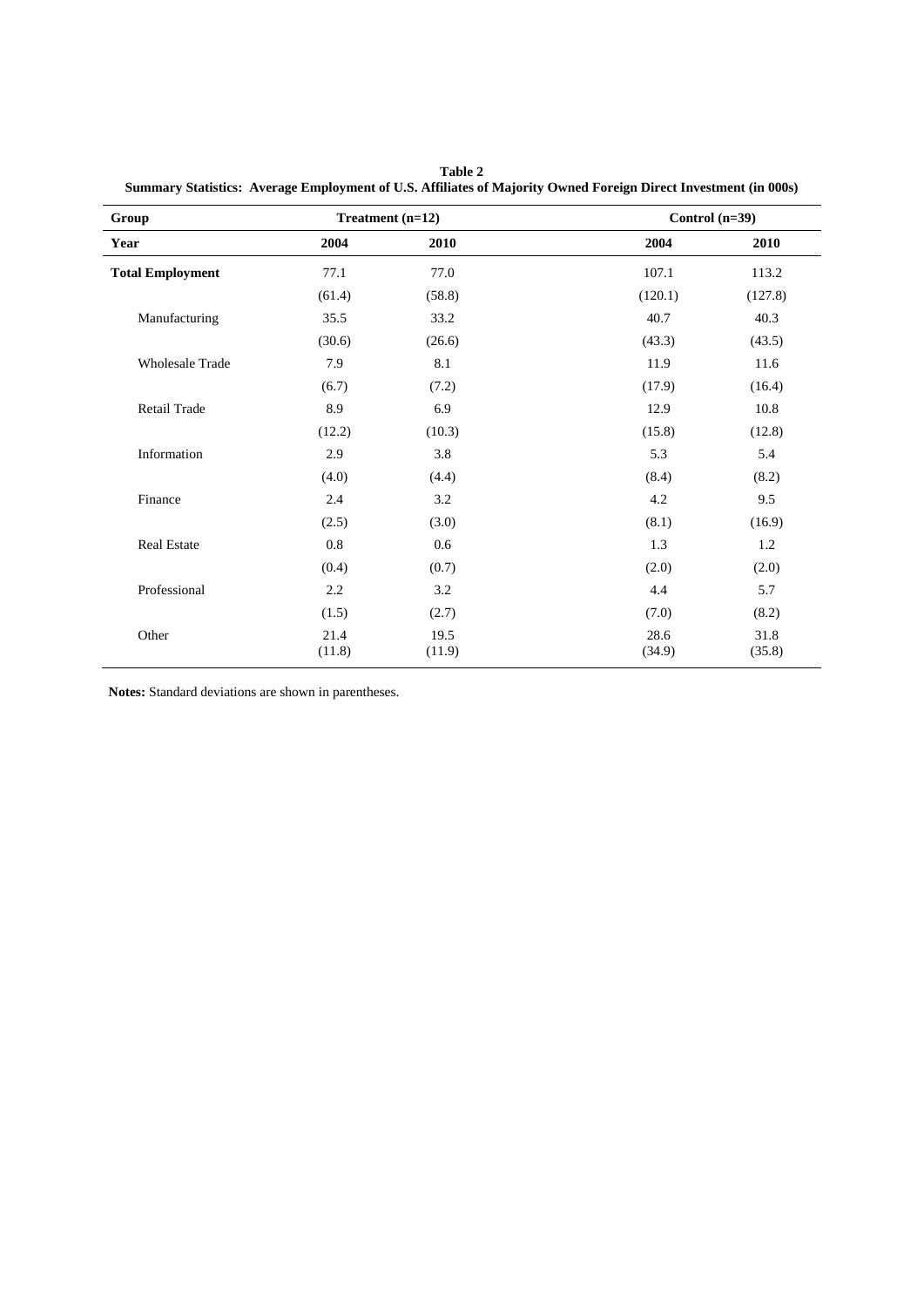| Year                    | 2004    | 2005    | 2006    | 2007    | 2008    | 2009    | 2010    |
|-------------------------|---------|---------|---------|---------|---------|---------|---------|
| <b>Total Employment</b> | 107.1   | 109.2   | 111.9   | 117.4   | 118.1   | 111.1   | 113.2   |
|                         | (120.1) | (123.8) | (126.5) | (135.8) | (135.8) | (130.0) | (127.8) |
| Manufacturing           | 40.7    | 41.0    | 42.5    | 42.0    | 44.0    | 40.1    | 40.3    |
|                         | (43.3)  | (43.6)  | (44.9)  | (45.1)  | (47.3)  | (43.0)  | (43.5)  |
| Wholesale trade         | 11.9    | 12.3    | 13.1    | 14.1    | 13.1    | 12.1    | 11.6    |
|                         | (17.9)  | (18.4)  | (18.8)  | (20.0)  | (17.3)  | (16.2)  | (16.4)  |
| Retail trade            | 12.9    | 12.9    | 12.1    | 11.4    | 10.5    | 10.9    | 10.8    |
|                         | (15.8)  | (16.1)  | (15.6)  | (14.4)  | (12.4)  | (12.8)  | (12.8)  |
| Information             | 5.3     | 4.9     | 5.4     | 5.3     | 5.9     | 5.6     | 5.4     |
|                         | (8.4)   | (6.9)   | (7.3)   | (7.2)   | (8.7)   | (8.2)   | (8.2)   |
| Finance and insurance   | 4.2     | 4.4     | 4.7     | 9.1     | 9.7     | 9.3     | 9.5     |
|                         | (8.1)   | (8.5)   | (8.8)   | (18.6)  | (17.7)  | (16.5)  | (16.9)  |
| Real estate             | 1.3     | 1.2     | 1.2     | 1.1     | 1.1     | 1.1     | 1.2     |
|                         | (2.0)   | (2.2)   | (2.2)   | (1.9)   | (1.9)   | (1.9)   | (2.0)   |
| Professional services   | 4.4     | 4.8     | 5.2     | 5.9     | 5.8     | 5.8     | 5.7     |
|                         | (7.0)   | (7.3)   | (7.7)   | (8.9)   | (8.6)   | (8.4)   | (8.2)   |
| Other industries        | 28.6    | 34.0    | 32.9    | 33.0    | 33.5    | 32.0    | 31.8    |
|                         | (34.9)  | (39.6)  | (38.5)  | (39.6)  | (38.6)  | (35.8)  | (35.8)  |

**Table 3 Summary Statistics: Employment of Affiliates by Year and Industry (Control Group)**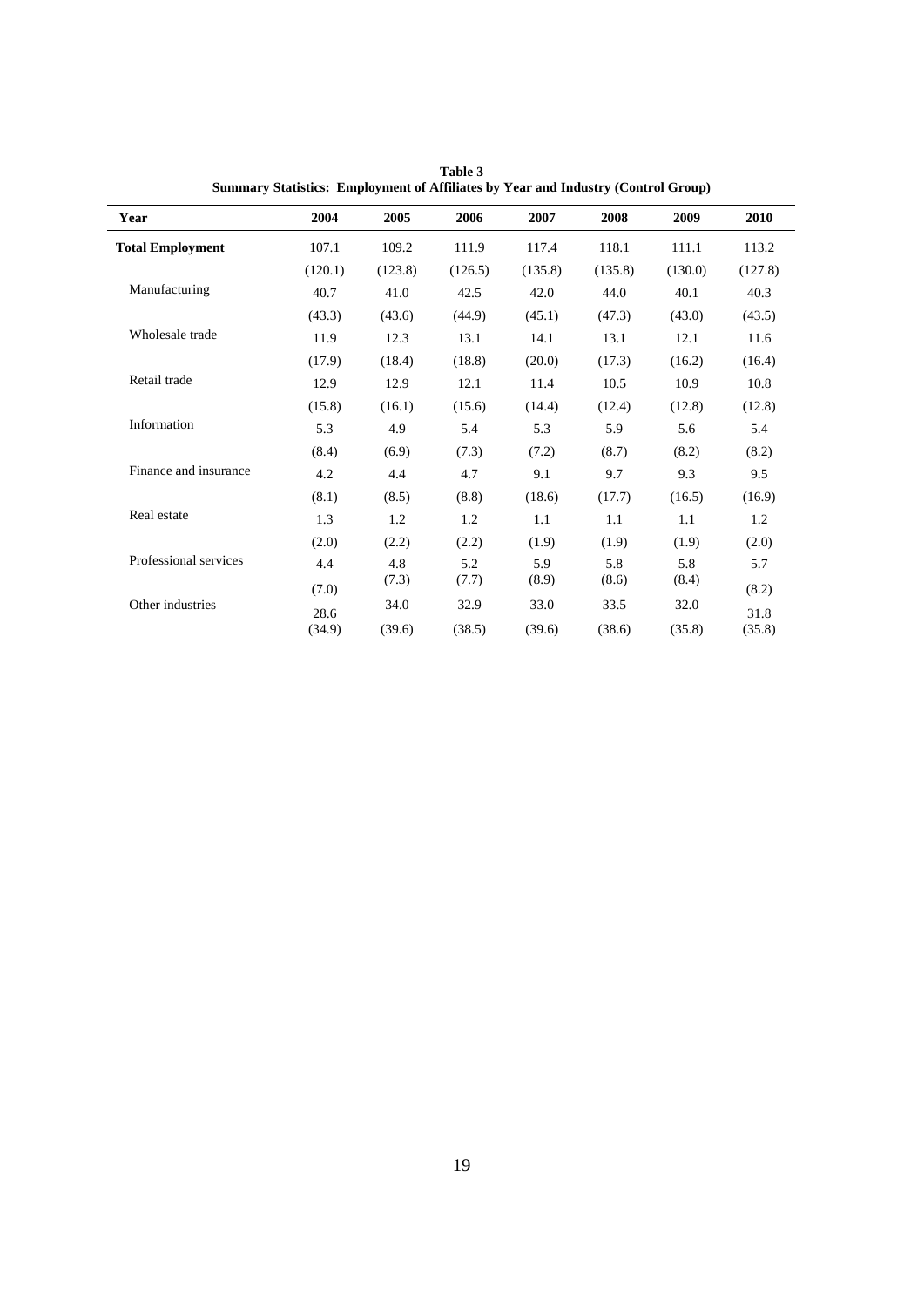| <b>State</b>  | <b>FDI</b><br><b>Employment</b><br>(000s) | E-Verify<br>as of 2010<br>(yes/no) | Population | <b>Foreign-Born</b><br>Population<br>(%) | <b>GDP</b><br>(million\$) | HS-<br>educated<br>Population<br>(° <sub>0</sub> ) | College-<br>educated<br>Population<br>(%) | Per Capita<br><b>Income</b><br>\$) | Avg. Wage in<br>Manufacturing | Corporate<br><b>Tax Rate</b><br>(%) |
|---------------|-------------------------------------------|------------------------------------|------------|------------------------------------------|---------------------------|----------------------------------------------------|-------------------------------------------|------------------------------------|-------------------------------|-------------------------------------|
| Alabama       | 80.1                                      | $\overline{0}$                     | 4,666,271  | 3.48                                     | 160,405.90                | 82                                                 | 21                                        | 31,676.86                          | 14.07                         | 6.50                                |
| Alaska        | 13.1                                      | $\boldsymbol{0}$                   | 681,437    | 8.09                                     | 42,770.21                 | 91                                                 | 27                                        | 40,308.40                          | 18.81                         | 9.40                                |
| Arizona       | 74.2                                      | 1                                  | 6,113,856  | 15.47                                    | 240,725.60                | 84                                                 | 26                                        | 33,587.42                          | 14.38                         | 6.97                                |
| Arkansas      | 34.9                                      | $\boldsymbol{0}$                   | 2,840,579  | 4.55                                     | 94,876.02                 | 81                                                 | 19                                        | 30,295.47                          | 13.06                         | 6.50                                |
| California    | 583.3                                     | $\boldsymbol{0}$                   | 36,400,000 | 27.95                                    | 1,787,745.00              | 80                                                 | 30                                        | 40,974.74                          | 14.81                         | 8.84                                |
| Colorado      | 81.9                                      |                                    | 4,805,830  | 11.11                                    | 234,538.90                | 89                                                 | 35                                        | 40,998.57                          | 15.50                         | 4.63                                |
| Connecticut   | 103.2                                     | $\boldsymbol{0}$                   | 3,532,952  | 13.42                                    | 209,828.90                | 89                                                 | 35                                        | 52,539.57                          | 17.25                         | 7.50                                |
| Delaware      | 28.7                                      | $\boldsymbol{0}$                   | 867,842    | 8.43                                     | 57,360.64                 | 87                                                 | 27                                        | 38,470.79                          | 15.56                         | 8.70                                |
| Florida       | 240.7                                     | $\bf{0}$                           | 18,300,000 | 19.70                                    | 715,058.70                | 85                                                 | 26                                        | 37,339.43                          | 13.89                         | 5.50                                |
| Georgia       | 178.4                                     |                                    | 9,291,260  | 10.00                                    | 383,599.90                | 84                                                 | 27                                        | 33,943.71                          | 13.72                         | 6.00                                |
| Hawaii        | 27.9                                      | $\boldsymbol{0}$                   | 1,319,970  | 19.23                                    | 61,606.65                 | 89                                                 | 29                                        | 38,441.56                          | 15.52                         | 6.40                                |
| Idaho         | 15.0                                      | 1                                  | 1,493,383  | 6.55                                     | 51,771.14                 | $88\,$                                             | 24                                        | 31,075.86                          | 13.93                         | 7.60                                |
| Illinois      | 262.8                                     | $\boldsymbol{0}$                   | 12,700,000 | 14.15                                    | 606,124.00                | 86                                                 | 29                                        | 40,263.29                          | 15.23                         | 6.59                                |
| Indiana       | 138.8                                     | $\boldsymbol{0}$                   | 6,371,235  | 4.58                                     | 251,468.30                | 86                                                 | 22                                        | 32,866.57                          | 15.79                         | 8.50                                |
| Iowa          | 45.9                                      | $\boldsymbol{0}$                   | 2,998,360  | 4.18                                     | 128,378.90                | 90                                                 | 24                                        | 35,088.80                          | 14.63                         | 12.00                               |
| Kansas        | 56.2                                      | $\boldsymbol{0}$                   | 2,789,473  | 6.57                                     | 115,550.30                | 90                                                 | 29                                        | 36,474.86                          | 15.01                         | 7.39                                |
| Kentucky      | 90.8                                      | $\boldsymbol{0}$                   | 4,251,276  | 3.23                                     | 147,469.00                | 81                                                 | 20                                        | 30,565.86                          | 14.95                         | 6.75                                |
| Louisiana     | 50.1                                      | $\boldsymbol{0}$                   | 4,468,527  | 3.65                                     | 204,119.00                | 80                                                 | 21                                        | 33,908.00                          | 16.74                         | 8.00                                |
| Maine         | 30.1                                      | $\boldsymbol{0}$                   | 1,324,373  | 4.08                                     | 48,123.57                 | 89                                                 | $26\,$                                    | 34,373.14                          | 15.47                         | 8.93                                |
| Maryland      | 103.7                                     | $\boldsymbol{0}$                   | 5,660,160  | 13.36                                    | 267,012.30                | 88                                                 | 35                                        | 45,643.57                          | 16.28                         | 7.54                                |
| Massachusetts | 182.2                                     | $\boldsymbol{0}$                   | 6,457,037  | 15.05                                    | 346,236.00                | 88                                                 | 38                                        | 48,100.71                          | 16.61                         | 9.39                                |
| Michigan      | 145.9                                     | $\boldsymbol{0}$                   | 9,981,349  | 6.51                                     | 370,334.60                | 88                                                 | 25                                        | 33,542.29                          | 17.63                         | 2.12                                |
| Minnesota     | 94.3                                      |                                    | 5,202,421  | 7.20                                     | 250,525.70                | 92                                                 | 32                                        | 40,480.29                          | 16.01                         | 9.80                                |
| Mississippi   | 26.9                                      | 1                                  | 2,927,586  | 2.22                                     | 88,164.02                 | 80                                                 | 20                                        | 28,613.87                          | 13.18                         | 5.00                                |
| Missouri      | 84.8                                      |                                    | 5,878,439  | 4.05                                     | 229,078.10                | 86                                                 | 25                                        | 34,740.00                          | 14.64                         | 6.25                                |
| Montana       | 7.6                                       | $\boldsymbol{0}$                   | 962,653    | 2.68                                     | 33,160.73                 | 91                                                 | 27                                        | 32,427.31                          | 14.75                         | 6.75                                |
| Nebraska      | 24.7                                      |                                    | 1,785,134  | 6.29                                     | 79,843.12                 | 90                                                 | $27\,$                                    | 36,811.58                          | 14.12                         | 7.81                                |
| Nevada        | 36.0                                      | $\boldsymbol{0}$                   | 2,563,525  | 19.78                                    | 122,111.40                | 85                                                 | 22                                        | 37,573.14                          | 15.07                         | 0.00                                |
| New Hampshire | 39.6                                      | $\boldsymbol{0}$                   | 1,308,337  | 6.06                                     | 56,867.86                 | 91                                                 | 33                                        | 41,558.14                          | 15.48                         | 8.50                                |
| New Jersey    | 229.3                                     | $\overline{0}$                     | 8,698,912  | 20.71                                    | 457,144.60                | 87                                                 | 35                                        | 47,961.14                          | 15.86                         | 9.00                                |

**Table 4: Summary Statistics**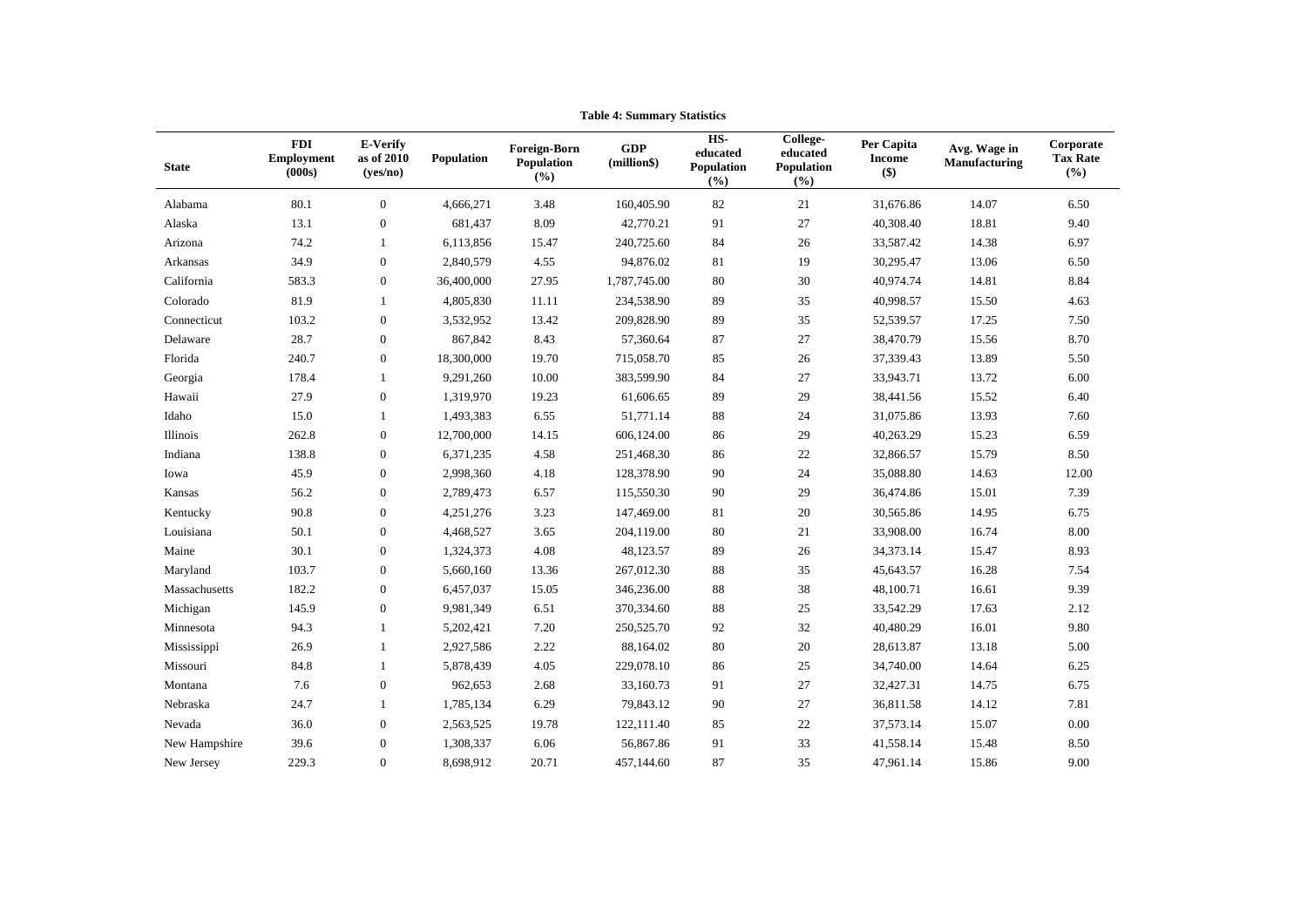| <b>State</b>   | <b>FDI</b><br><b>Employment</b><br>(000s) | E-Verify<br>as of 2010<br>( <b>ves/no</b> ) | Population                | Foreign-Born<br>Population<br>(%) | <b>GDP</b><br>(million\$) | HS-<br>educated<br>Population<br>(%) | College-<br>educated<br>Population<br>$($ %) | Per Capita<br><b>Income</b><br>\$) | Avg. Wage in<br>Manufacturing | Corporate<br><b>Tax Rate</b><br>(%) |
|----------------|-------------------------------------------|---------------------------------------------|---------------------------|-----------------------------------|---------------------------|--------------------------------------|----------------------------------------------|------------------------------------|-------------------------------|-------------------------------------|
| New Mexico     | 16.3                                      | $\overline{0}$                              | 1,982,882                 | 10.41                             | 72,119.38                 | 82                                   | 25                                           | 30,762.90                          | 15.05                         | 7.60                                |
| New York       | 404.7                                     | $\boldsymbol{0}$                            | 19,200,000                | 22.24                             | 1,034,116.00              | 85                                   | 31                                           | 45,350.43                          | 15.41                         | 7.39                                |
| North Carolina | 196.8                                     |                                             | 9,087,588                 | 7.64                              | 385,772.10                | 83                                   | 25                                           | 33,552.14                          | 14.02                         | 6.90                                |
| North Dakota   | 10.6                                      | $\boldsymbol{0}$                            | 656,078                   | 3.04                              | 28,934.33                 | 89                                   | 26                                           | 36,258.96                          | 15.11                         | 7.27                                |
| Ohio           | 221.7                                     | $\boldsymbol{0}$                            | 11,500,000                | 4.09                              | 453,675.00                | 87                                   | 24                                           | 34,364.14                          | 15.82                         | 6.07                                |
| Oklahoma       | 36.1                                      | $\mathbf{1}$                                | 3,635,572                 | 5.73                              | 135,264.60                | 85                                   | 23                                           | 33,387.86                          | 14.15                         | 6.00                                |
| Oregon         | 44.5                                      | $\boldsymbol{0}$                            | 3,713,092                 | 10.46                             | 162,786.90                | 88                                   | 28                                           | 34,762.14                          | 15.38                         | 6.97                                |
| Pennsylvania   | 260.5                                     | $\boldsymbol{0}$                            | 12,600,000                | 5.72                              | 517,462.00                | 87                                   | 26                                           | 37,803.14                          | 15.65                         | 9.98                                |
| Rhode Island   | 24.5                                      | $\boldsymbol{0}$                            | 1,060,634                 | 13.19                             | 46,382.24                 | 83                                   | 30                                           | 39,121.66                          | 14.72                         | 9.00                                |
| South Carolina | 107.4                                     |                                             | 4,434,143                 | 5.05                              | 151,386.70                | 83                                   | 24                                           | 30,910.14                          | 14.81                         | 5.00                                |
| South Dakota   | 7.3                                       | $\boldsymbol{0}$                            | 793,422                   | 2.67                              | 34,837.31                 | 89                                   | 25                                           | 36,668.24                          | 12.95                         | 0.00                                |
| Tennessee      | 125.3                                     | $\overline{0}$                              | 6,153,889                 | 4.62                              | 237,929.70                | 82                                   | 23                                           | 33,234.86                          | 14.26                         | 6.50                                |
| Texas          | 427.2                                     | $\boldsymbol{0}$                            | 23,800,000                | 16.77                             | 1,090,823.00              | 79                                   | 25                                           | 35,878.86                          | 14.39                         | 1.93                                |
| Utah           | 31.1                                      | $\mathbf{1}$                                | 2,592,069                 | 8.72                              | 103,870.60                | 91                                   | 29                                           | 31,154.00                          | 14.19                         | 5.00                                |
| Vermont        | 10.6                                      | $\boldsymbol{0}$                            | 623,228                   | 4.48                              | 23,769.84                 | 90                                   | 33                                           | 36,855.74                          | 15.01                         | 9.04                                |
| Virginia       | 153.4                                     | $\boldsymbol{0}$                            | 7,751,542                 | 11.47                             | 381,753.90                | 86                                   | 33                                           | 41,714.29                          | 14.97                         | 6.00                                |
| Washington     | 92.6                                      | $\mathbf{0}$                                | 6,462,985                 | 13.59                             | 309,712.10                | 90                                   | 31                                           | 40,308.57                          | 17.57                         | 0.00                                |
| West Virginia  | 22.6                                      | $\boldsymbol{0}$                            | 1,835,206                 | 1.49                              | 56,288.28                 | 82                                   | 17                                           | 29,270.83                          | 15.11                         | 8.75                                |
| Wisconsin      | 78.2                                      | $\overline{0}$                              | 5,607,220                 | 4.72                              | 230,043.00                | 89                                   | 25                                           | 35,972.00                          | 15.72                         | 7.90                                |
| Wyoming        | 8.9                                       | $\overline{0}$                              | 537,285                   | 3.46                              | 32,193.17                 | 91                                   | 23                                           | 43,254.07                          | 18.33                         | 0.00                                |
| DC             | 17.8                                      | $\boldsymbol{0}$                            | 579,621                   | 13.87                             | 91,066.71                 | 86                                   | 47                                           | 63,572.71                          | 20.73                         | 9.98                                |
| Mean           | 107.8                                     | 0.18                                        | 5,906,836                 | 9                                 | 263,180                   | 86                                   | 27                                           | 37,349                             | 15.21                         | 6.64                                |
| Min            | 7.3                                       |                                             | 537,285                   |                                   | 23,769                    | 79                                   | 17                                           | 28,613                             | 12.95                         | 0.00                                |
| Max<br>Sum     | 583.3<br>5,390.9                          | 12                                          | 36,400,000<br>301,248,637 | 28                                | 1,787,745<br>13,422,185   | 92                                   | 38                                           | 63,572<br>1,904,803                | 18.81                         | 12.00                               |

**Table 4 – Continued**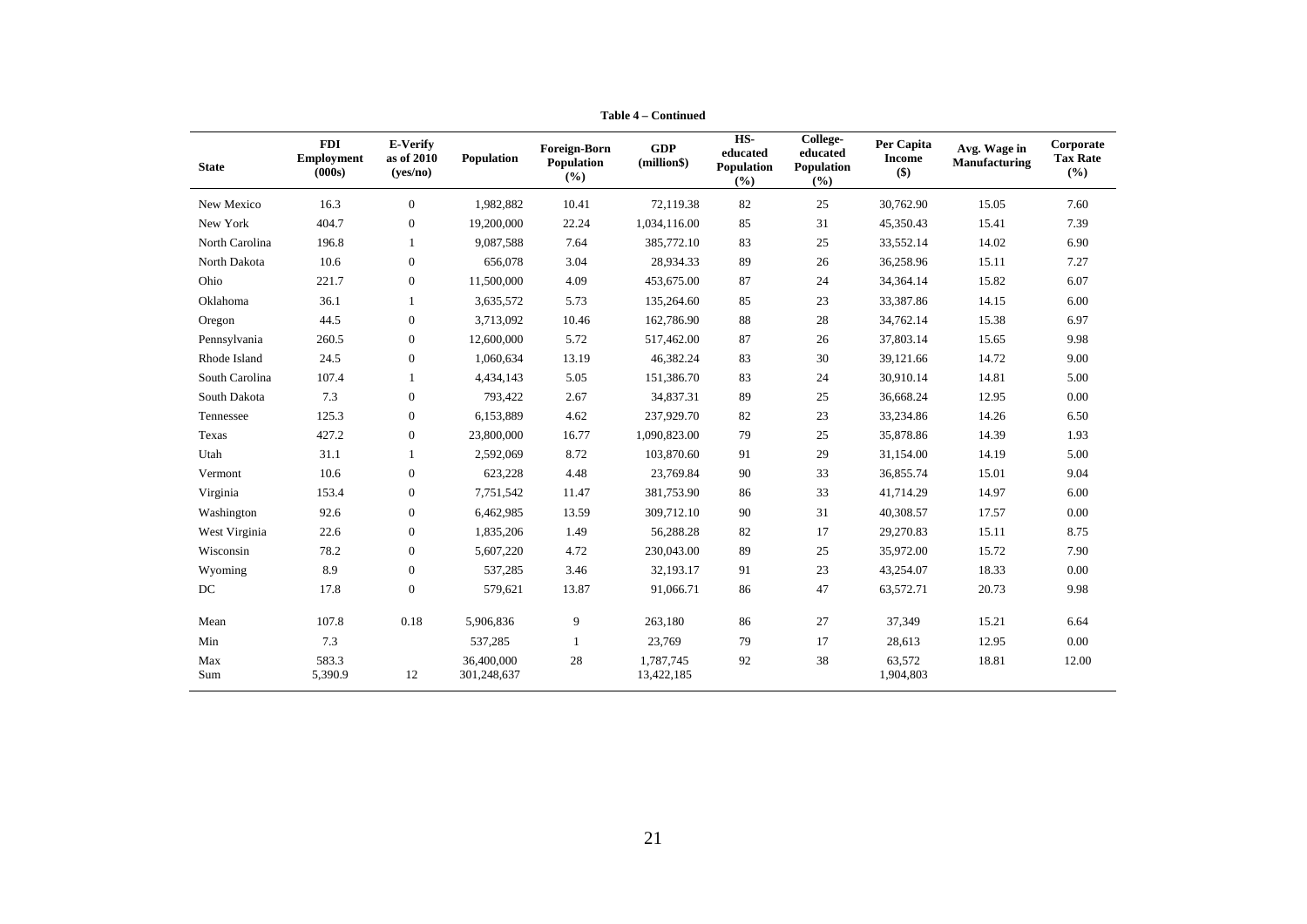| <b>Independent Variables</b>                               | (1)<br><b>Baseline for</b><br><b>Enactment</b> | (2)<br><b>Added Controls</b><br>No FE or<br><b>Time Trends</b> | (3)<br>All Controls,<br>FE, no Time<br><b>Trends</b> | (4)<br><b>All Controls</b><br><b>FE</b> and Industry<br><b>Trend</b> | (5)<br><b>All Controls</b><br><b>FE</b> and Time<br><b>Trends</b> |
|------------------------------------------------------------|------------------------------------------------|----------------------------------------------------------------|------------------------------------------------------|----------------------------------------------------------------------|-------------------------------------------------------------------|
| <b>E-Verify Mandate</b>                                    | $-0.058***$                                    | $-0.050***$                                                    | $-0.046***$                                          | $-0.046***$                                                          | $-0.042***$                                                       |
|                                                            | (0.014)                                        | (0.014)                                                        | (0.015)                                              | (0.015)                                                              | (0.016)                                                           |
| Lagged Population Growth Rate                              |                                                | 0.089                                                          | 0.218                                                | 0.226                                                                | $-0.209$                                                          |
|                                                            |                                                | (0.691)                                                        | (0.825)                                              | (0.844)                                                              | (1.089)                                                           |
| Lagged Growth Rate of Foreign-Born Population Share        |                                                | $-0.136$                                                       | $-0.131$                                             | $-0.128$                                                             | $-0.119$                                                          |
|                                                            |                                                | (0.148)                                                        | (0.138)                                              | (0.139)                                                              | (0.139)                                                           |
| Lagged Growth Rate of Likely Unauthorized Population Share |                                                | 0.083                                                          | 0.119                                                | 0.123                                                                | 0.119                                                             |
|                                                            |                                                | (0.079)                                                        | (0.078)                                              | (0.079)                                                              | (0.084)                                                           |
| Lagged GDP Growth Rate                                     |                                                | 0.317                                                          | $-0.079$                                             | $-0.083$                                                             | 0.234                                                             |
|                                                            |                                                | (0.300)                                                        | (0.305)                                              | (0.305)                                                              | (0.361)                                                           |
| Lagged Growth Rate of HS-educated Population               |                                                | $-1.070$                                                       | $-0.463$                                             | $-0.517$                                                             | $-0.348$                                                          |
|                                                            |                                                | (0.737)                                                        | (0.984)                                              | (0.986)                                                              | (1.024)                                                           |
| Lagged Growth Rate of College-educated Population          |                                                | $0.382*$                                                       | 0.346                                                | 0.342                                                                | 0.339                                                             |
|                                                            |                                                | (0.212)                                                        | (0.209)                                              | (0.208)                                                              | (0.209)                                                           |
| Lagged Growth Rate of Per Capita Income                    |                                                | 0.105                                                          | $-0.200$                                             | $-0.176$                                                             | $-0.183$                                                          |
|                                                            |                                                | (0.279)                                                        | (0.498)                                              | (0.490)                                                              | (0.550)                                                           |
| Lagged Growth Rate of Wages in Manufacturing               |                                                | $-0.607$                                                       | $-0.600$                                             | $-0.629$                                                             | $-0.588$                                                          |
|                                                            |                                                | (0.409)                                                        | (0.403)                                              | (0.403)                                                              | (0.396)                                                           |
| Lagged Growth Rate of Corporate Taxes                      |                                                | $-0.000$                                                       | $-0.001$                                             | $-0.001$                                                             | 0.002                                                             |
|                                                            |                                                | (0.002)                                                        | (0.001)                                              | (0.001)                                                              | (0.002)                                                           |
| <b>Industry Fixed-Effects</b>                              | N <sub>o</sub>                                 | N <sub>o</sub>                                                 | Yes                                                  | Yes                                                                  | Yes                                                               |
| Region Fixed-Effects                                       | N <sub>o</sub>                                 | N <sub>o</sub>                                                 | Yes                                                  | Yes                                                                  | Yes                                                               |
| Year Fixed-Effects                                         | N <sub>o</sub>                                 | No                                                             | Yes                                                  | Yes                                                                  | Yes                                                               |
| <b>Industry-Time Trend</b>                                 | No                                             | No                                                             | N <sub>o</sub>                                       | Yes                                                                  | Yes                                                               |
| Region-Time Trend                                          | N <sub>o</sub>                                 | N <sub>o</sub>                                                 | N <sub>o</sub>                                       | N <sub>o</sub>                                                       | Yes                                                               |
| Observations                                               | 2,338                                          | 1,938                                                          | 1,938                                                | 1,938                                                                | 1,938                                                             |
| R-squared                                                  | 0.003                                          | 0.014                                                          | 0.065                                                | 0.079                                                                | 0.083                                                             |

#### **Table 5: Employment Growth Rate of Affiliates**

Notes: Regressions contain a constant. Robust standard errors clustered at the state level are shown in parentheses. \*\*\* p<0.01, \*\* p<0.05, \* p<0.1 in the corresponding 1-tailed or 2-tailed test.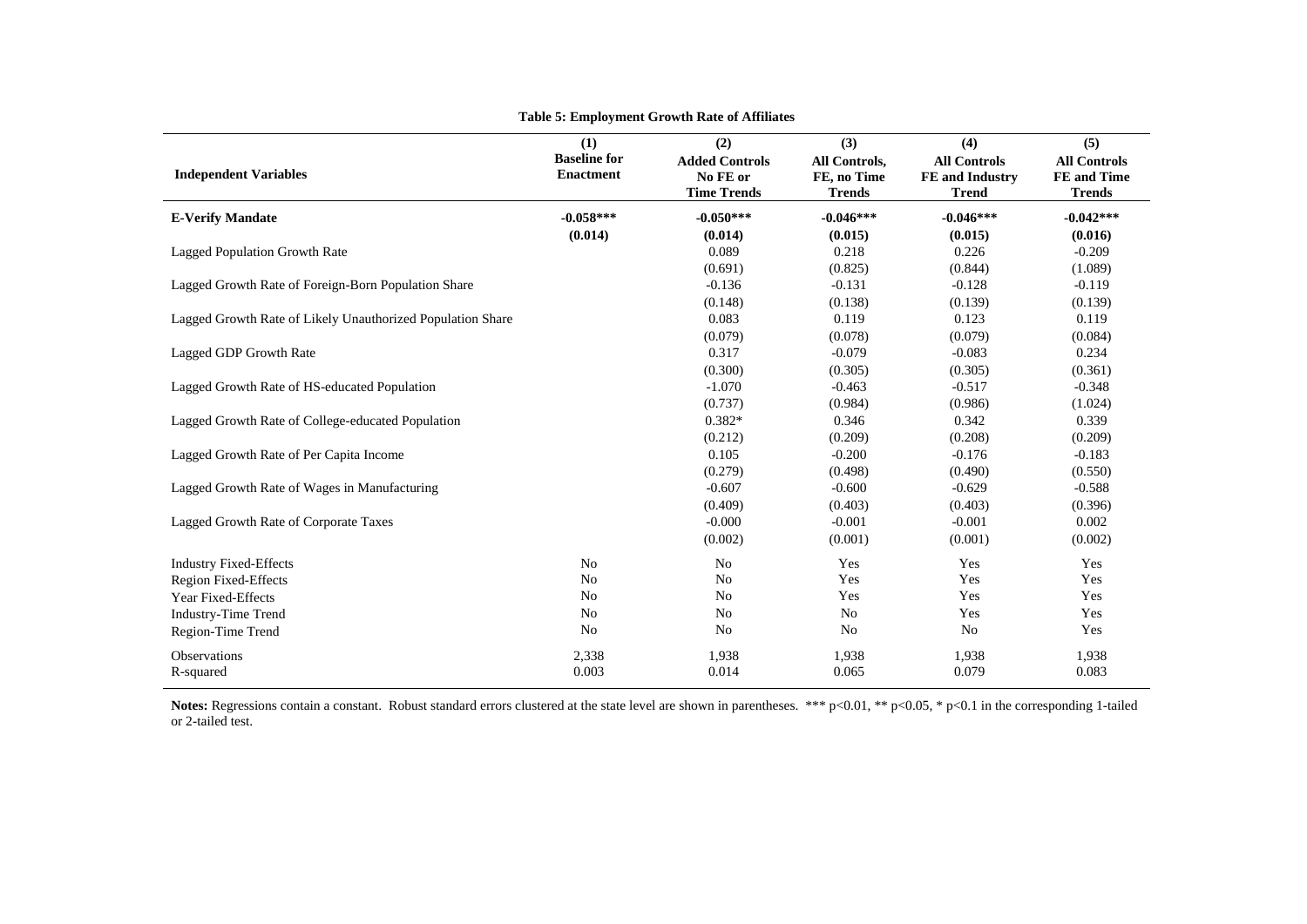| <b>Independent Variables</b>                               | (1)<br><b>Baseline for</b><br><b>Enactment</b> | (2)<br><b>Added Controls</b><br><b>No FE or Trends</b> | (3)<br>All Controls,<br>FE, no Trends | (4)<br><b>All Controls</b><br>FE and Industry<br><b>Trend</b> | (5)<br><b>All Controls</b><br>FE and All Time<br><b>Trends</b> |
|------------------------------------------------------------|------------------------------------------------|--------------------------------------------------------|---------------------------------------|---------------------------------------------------------------|----------------------------------------------------------------|
| <b>E-Verify Mandate</b>                                    | $-0.075***$                                    | $-0.057***$                                            | $-0.050***$                           | $-0.050***$                                                   | $-0.047***$                                                    |
|                                                            | (0.024)                                        | (0.024)                                                | (0.022)                               | (0.021)                                                       | (0.020)                                                        |
| Lagged Population Growth Rate                              |                                                | $-0.339$                                               | 0.073                                 | 0.087                                                         | $-0.227$                                                       |
|                                                            |                                                | (0.755)                                                | (0.703)                               | (0.721)                                                       | (0.931)                                                        |
| Lagged Growth Rate of Foreign-Born Population Share        |                                                | $-0.098$                                               | $-0.093$                              | $-0.091$                                                      | $-0.081$                                                       |
|                                                            |                                                | (0.152)                                                | (0.142)                               | (0.143)                                                       | (0.142)                                                        |
| Lagged Growth Rate of Likely Unauthorized Population Share |                                                | 0.078                                                  | 0.109                                 | 0.113                                                         | 0.107                                                          |
|                                                            |                                                | (0.079)                                                | (0.076)                               | (0.077)                                                       | (0.083)                                                        |
| Lagged GDP Growth Rate                                     |                                                | 0.226                                                  | $-0.204$                              | $-0.203$                                                      | 0.096                                                          |
|                                                            |                                                | (0.283)                                                | (0.320)                               | (0.319)                                                       | (0.368)                                                        |
| Lagged Growth Rate of HS-educated Population               |                                                | $-0.963$                                               | $-0.320$                              | $-0.377$                                                      | $-0.218$                                                       |
|                                                            |                                                | (0.781)                                                | (1.034)                               | (1.035)                                                       | (1.087)                                                        |
| Lagged Growth Rate of College-educated Population          |                                                | 0.294                                                  | 0.265                                 | 0.263                                                         | 0.274                                                          |
|                                                            |                                                | (0.201)                                                | (0.203)                               | (0.203)                                                       | (0.203)                                                        |
| Lagged Growth Rate of Per Capita Income                    |                                                | 0.184                                                  | 0.005                                 | 0.019                                                         | 0.031                                                          |
|                                                            |                                                | (0.283)                                                | (0.512)                               | (0.505)                                                       | (0.554)                                                        |
| Lagged Growth Rate of Wages in Manufacturing               |                                                | $-0.649$                                               | $-0.678$                              | $-0.701$                                                      | $-0.643$                                                       |
|                                                            |                                                | (0.417)                                                | (0.421)                               | (0.422)                                                       | (0.413)                                                        |
| Lagged Growth Rate of Corporate Taxes                      |                                                | $-0.001$                                               | $-0.001$                              | $-0.001$                                                      | 0.001                                                          |
|                                                            |                                                | (0.002)                                                | (0.001)                               | (0.001)                                                       | (0.002)                                                        |
| <b>Industry Fixed-Effects</b>                              | $\rm No$                                       | N <sub>o</sub>                                         | Yes                                   | Yes                                                           | Yes                                                            |
| Region Fixed-Effects                                       | N <sub>o</sub>                                 | N <sub>o</sub>                                         | Yes                                   | Yes                                                           | Yes                                                            |
| Year Fixed-Effects                                         | N <sub>o</sub>                                 | N <sub>o</sub>                                         | Yes                                   | Yes                                                           | Yes                                                            |
| <b>Industry-Time Trend</b>                                 | No                                             | N <sub>o</sub>                                         | N <sub>o</sub>                        | Yes                                                           | Yes                                                            |
| Region-Time Trend                                          | No                                             | N <sub>o</sub>                                         | N <sub>o</sub>                        | N <sub>o</sub>                                                | Yes                                                            |
| Observations                                               | 2,183                                          | 1,783                                                  | 1,783                                 | 1,783                                                         | 1,783                                                          |
| R-squared                                                  | 0.005                                          | 0.014                                                  | 0.064                                 | 0.078                                                         | 0.082                                                          |

**Table 6: Employment Growth Rate of Affiliates Using an Alternative Definition of the Policy Variable** 

Notes: Regressions contain a constant. Robust standard errors clustered at the state level are shown in parentheses. \*\*\* p<0.01, \*\* p<0.05, \* p<0.1 in the corresponding 1-tailed or 2-tailed test.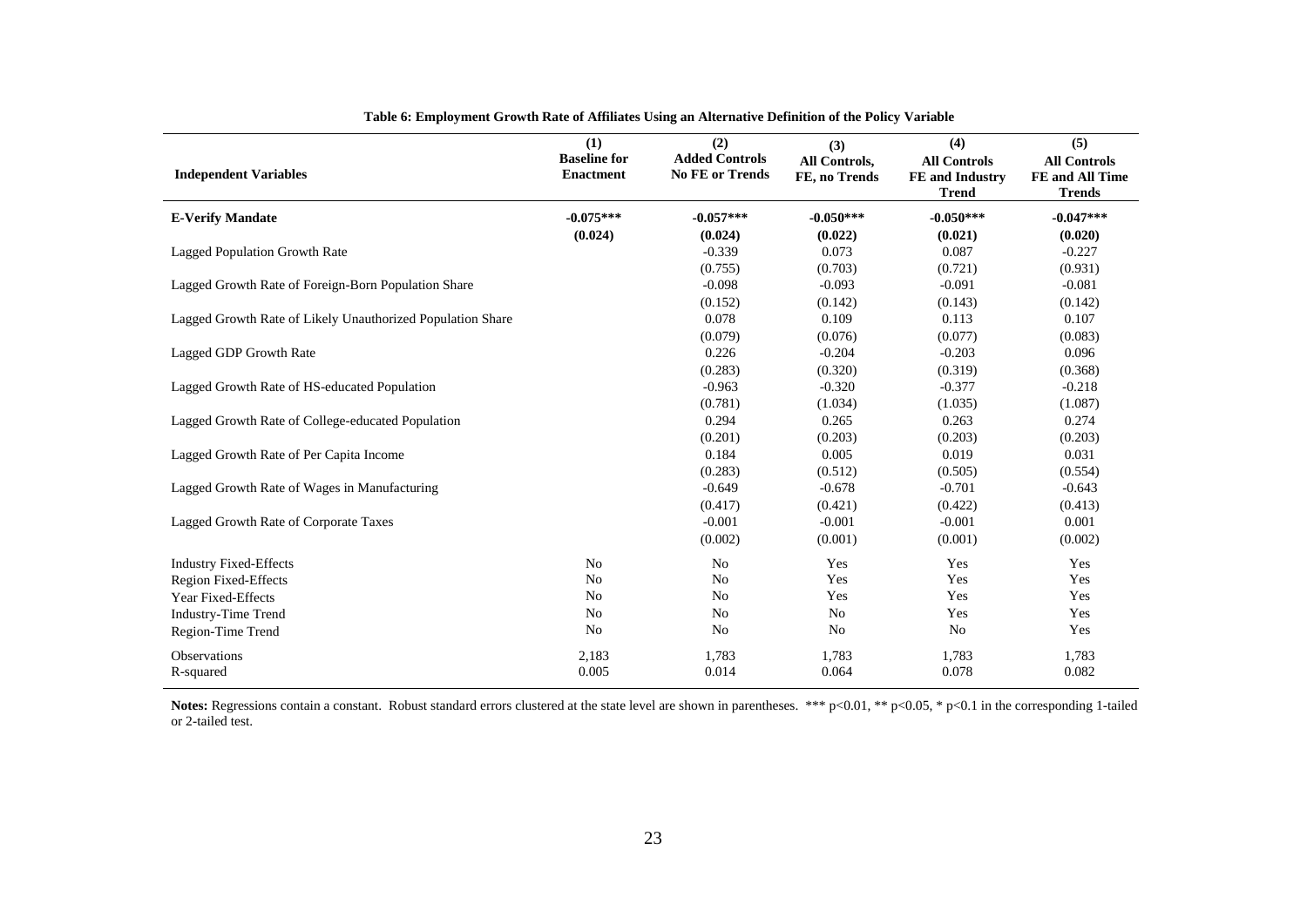| <b>Independent Variables</b>                               | (1)<br><b>Baseline for</b><br><b>Enactment</b> | (2)<br><b>Added Controls</b><br><b>No FE or Trends</b> | (3)<br>All Controls, FE,<br>no Trends | (4)<br><b>All Controls</b><br>FE and Industry-<br><b>Time Trend</b> | (5)<br><b>All Controls</b><br>FE and All Time<br><b>Trends</b> |
|------------------------------------------------------------|------------------------------------------------|--------------------------------------------------------|---------------------------------------|---------------------------------------------------------------------|----------------------------------------------------------------|
| <b>E-Verify Mandate</b>                                    | $-0.061***$                                    | $-0.040**$                                             | $-0.041**$                            | $-0.040**$                                                          | $-0.024*$                                                      |
|                                                            | (0.019)                                        | (0.019)                                                | (0.019)                               | (0.018)                                                             | (0.016)                                                        |
| Lagged Population Growth Rate                              |                                                | $-0.577$                                               | $-0.168$                              | $-0.139$                                                            | $-0.520$                                                       |
|                                                            |                                                | (0.620)                                                | (0.765)                               | (0.793)                                                             | (0.942)                                                        |
| Lagged Growth Rate of Foreign-Born Population Share        |                                                | 0.006                                                  | 0.000                                 | $-0.001$                                                            | 0.007                                                          |
|                                                            |                                                | (0.137)                                                | (0.136)                               | (0.139)                                                             | (0.135)                                                        |
| Lagged Growth Rate of Likely Unauthorized Population Share |                                                | $-0.026$                                               | $-0.022$                              | $-0.018$                                                            | $-0.040$                                                       |
|                                                            |                                                | (0.058)                                                | (0.056)                               | (0.059)                                                             | (0.062)                                                        |
| Lagged GDP Growth Rate                                     |                                                | 0.028                                                  | $-0.515*$                             | $-0.530*$                                                           | $-0.309$                                                       |
|                                                            |                                                | (0.265)                                                | (0.275)                               | (0.276)                                                             | (0.342)                                                        |
| Lagged Growth Rate of HS-educated Population               |                                                | $-0.698$                                               | $-0.565$                              | $-0.614$                                                            | $-0.560$                                                       |
|                                                            |                                                | (0.619)                                                | (0.807)                               | (0.801)                                                             | (0.808)                                                        |
| Lagged Growth Rate of College-educated Population          |                                                | 0.224                                                  | 0.184                                 | 0.184                                                               | 0.180                                                          |
|                                                            |                                                | (0.174)                                                | (0.175)                               | (0.175)                                                             | (0.168)                                                        |
| Lagged Growth Rate of Per Capita Income                    |                                                | 0.318                                                  | $0.909**$                             | $0.940**$                                                           | $0.961*$                                                       |
|                                                            |                                                | (0.246)                                                | (0.417)                               | (0.406)                                                             | (0.484)                                                        |
| Lagged Growth Rate of Wages in Manufacturing               |                                                | $-0.397$                                               | $-0.439$                              | $-0.457$                                                            | $-0.371$                                                       |
|                                                            |                                                | (0.410)                                                | (0.447)                               | (0.444)                                                             | (0.457)                                                        |
| Lagged Growth Rate of Corporate Taxes                      |                                                | $-0.001$                                               | $-0.002$                              | $-0.002$                                                            | 0.001                                                          |
|                                                            |                                                | (0.002)                                                | (0.001)                               | (0.001)                                                             | (0.002)                                                        |
| <b>Industry Fixed-Effects</b>                              | N <sub>0</sub>                                 | N <sub>o</sub>                                         | Yes                                   | Yes                                                                 | Yes                                                            |
| <b>Region Fixed-Effects</b>                                | N <sub>o</sub>                                 | N <sub>o</sub>                                         | Yes                                   | Yes                                                                 | Yes                                                            |
| Year Fixed-Effects                                         | N <sub>o</sub>                                 | N <sub>o</sub>                                         | Yes                                   | Yes                                                                 | Yes                                                            |
| <b>Industry-Time Trend</b>                                 | No                                             | N <sub>o</sub>                                         | N <sub>0</sub>                        | Yes                                                                 | Yes                                                            |
| Region-Time Trend                                          | N <sub>o</sub>                                 | N <sub>o</sub>                                         | No                                    | N <sub>o</sub>                                                      | Yes                                                            |
| <b>Observations</b>                                        | 1,865                                          | 1,523                                                  | 1,523                                 | 1,523                                                               | 1,523                                                          |
| R-squared                                                  | 0.004                                          | 0.012                                                  | 0.041                                 | 0.054                                                               | 0.060                                                          |

**Table 7: Employment Growth Rate of Affiliates Using an Alternative Definition of the Policy Variable and Sample** 

Notes: Regressions contain a constant. Robust standard errors clustered at the state level are shown in parentheses. \*\*\* p<0.01, \*\* p<0.05, \* p<0.1 in the corresponding 1-tailed or 2tailed test.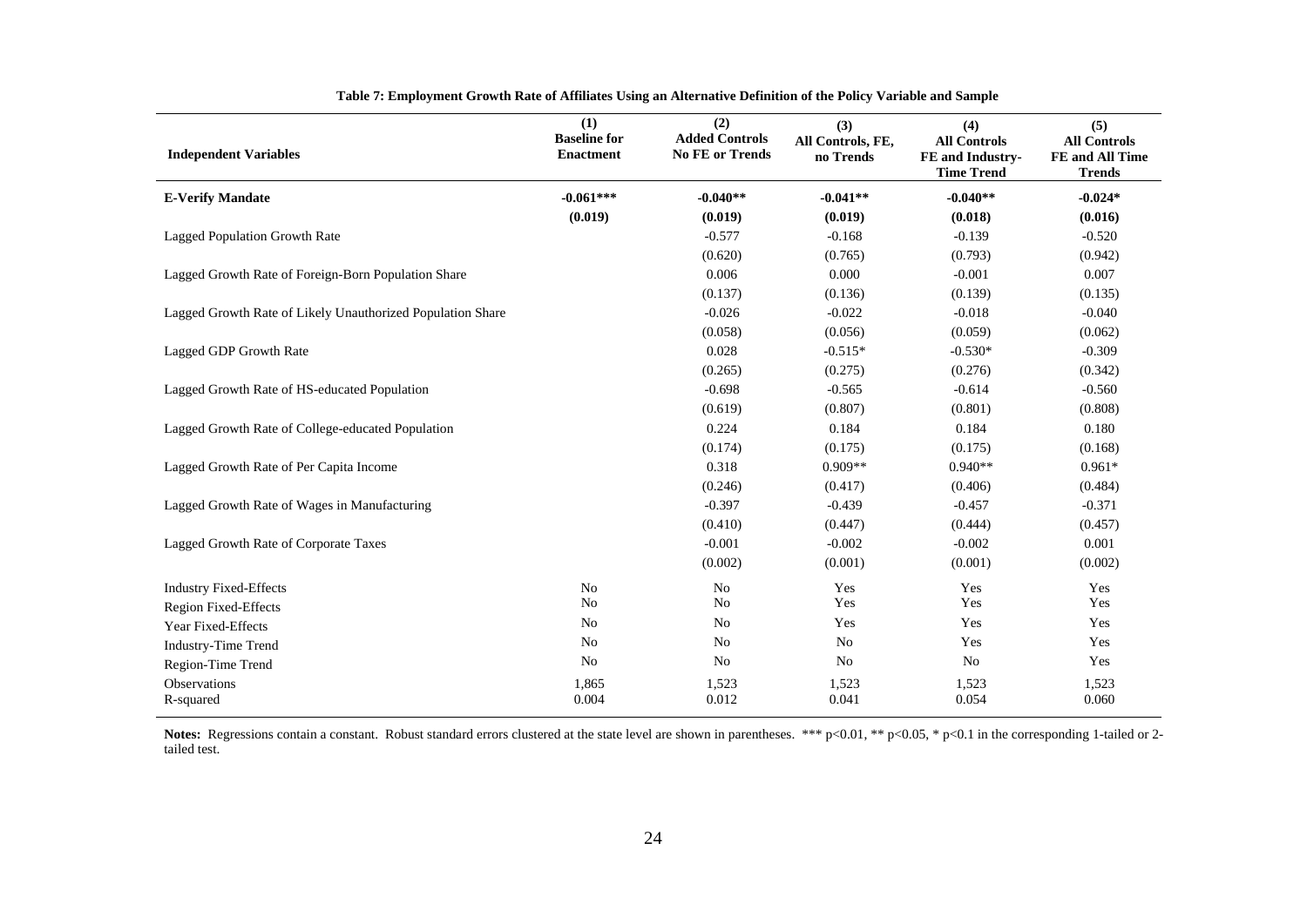### **References**

**Amuedo-Dorantes, Catalina and Cynthia Bansak.** 2012. "The Labor Market Impact of Mandated Employment Verification Systems" *American Economic Review: Papers and Proceedings*, 102(3): 1-7.

**Bohn, Sarah, Magnus Lofstrom and Steven Raphael.** 2010. "The Effect of State-Level Legislation Targeted Towards Limiting the Employment of Undocumented Immigrants on the Internal Composition of State Populations: The Case of Arizona", mimeo.

**Dewit, G., D. Leahy, and C. Montagna**. 2003. "Employment Protection and Globalisation in Dynamic Oligopoly." CEPR Discussion Paper 3871.

**Dewit, Gerda, Holger Gorg, Catia Montagna**. 2009. "Should I Stay or Should I Go? Foreign Direct Investment, Employment Protection and Domestic Anchorage." *Review of World Economics*, 145: 93-110.

**Foad, Hisham.** 2011. "FDI and Immigration: A Regional Analysis" *Annual Regional Science*. DOI 10.1007/S00168-011-0438-4.

**Gonzalez, Daniel.** 2008. "Illegal Workers Manage to Skirt Arizona Employer-Sanctions Law – Borrowed Identities, Cash Pay Fuel an Underground Economy", *Arizona Republic*, November 30, 2008. At: www.azcentral.com/news/articles/2008/11/30/20081130underground1127.html

**Gould, D.** 1994. "Immigration Links to the Home Country: Empirical Implications for U.S. Bilateral Trade Flows" *Review of Economics and Statistics*, 76(2): 302-16.

**Javorcik B., zden, C., Spatareanu, M., Neagu, C.** 2011. "Migrant Networks and Foreign Direct Investment" *Journal of Development Economics*, 94(2): 231-41.

List, J. A. 2001. "U.S. Country-level Determinants of Inbound FDI: Evidence from a Two-Step Modified Count Data Model" *International Journal of Industrial Organization*, 19(2): 953-73.

**Nicoletti, G., S. Golub, D. Hajkova, D. Mirza and K-Y. Yoo.** 2003. "Policies and international integration: Influences on trade and foreign direct investment." OECD Economics Department Working Paper No. 359.

**Olney, William W.** 2012. "A Race to the Bottom? Employment Protection and Foreign Direct Investment". Williams College Department of Economics Working Papers 2011-02.

Passel, Jeffrey, and D'Vera Cohn. 2010. "U.S. Unauthorized Immigration Flows Are Down Sharply Since Mid‐Decade." Washington DC: Pew Hispanic Center.

**Rosenblum, Marc R.** 2011. *E-Verify: Strengths, Weaknesses, and Proposals for Reform*. Washington, DC: Migration Policy Institute.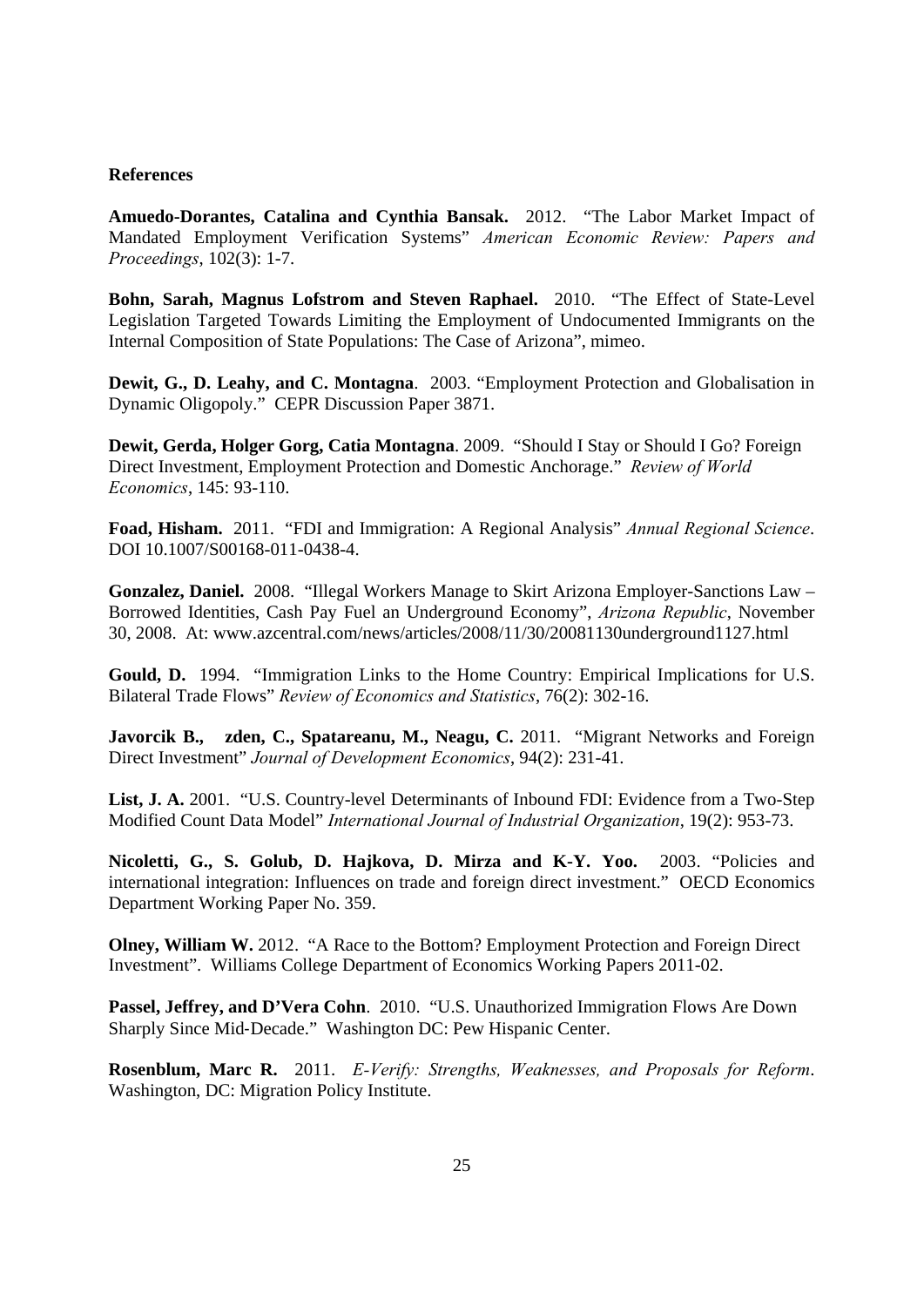U.S. Government Accountability Office (GAO). 2011. "Federal Agencies Have Taken Steps to Improve E-Verify, but Significant Challenges Remain", GAO-11-146, Jan 18, 2011.

**Woodward, D.** 1992. "Locational Determinants of Japanese Manufacturing Start-Ups in the United States" *Southern Economic Journal*, 58: 69-708.

**Wooldridge, Jeffrey M.** 2008. *Introductory Econometrics: A Modern Approach (4th ed.)*. Ohio: South-Western Cengage Learning.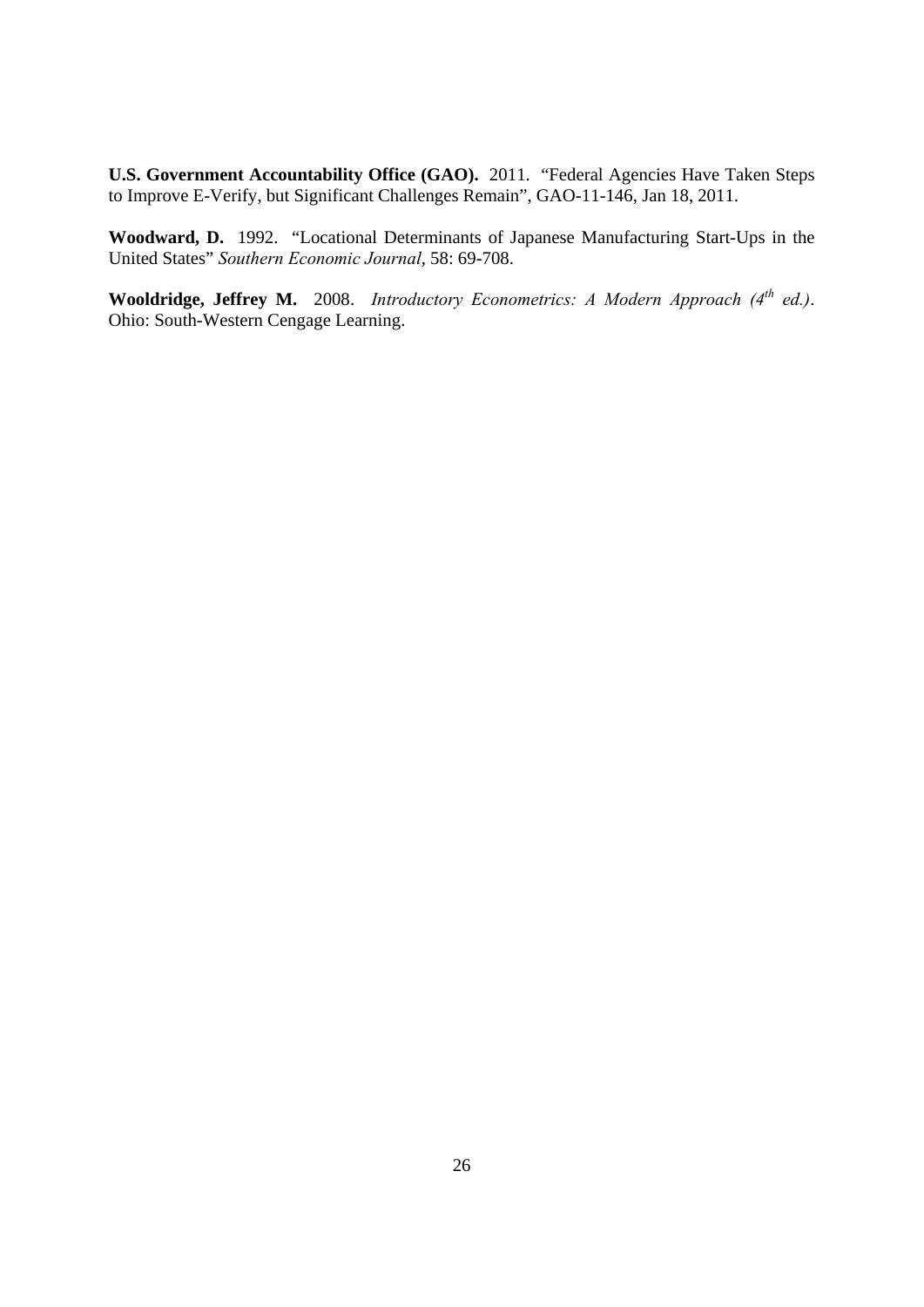

**APPENDIX Figure A** 

**Source:** http://www1.ncdc.noaa.gov/pub/data/cmb/temp-and-precip/maps/us-census-divisions.gif